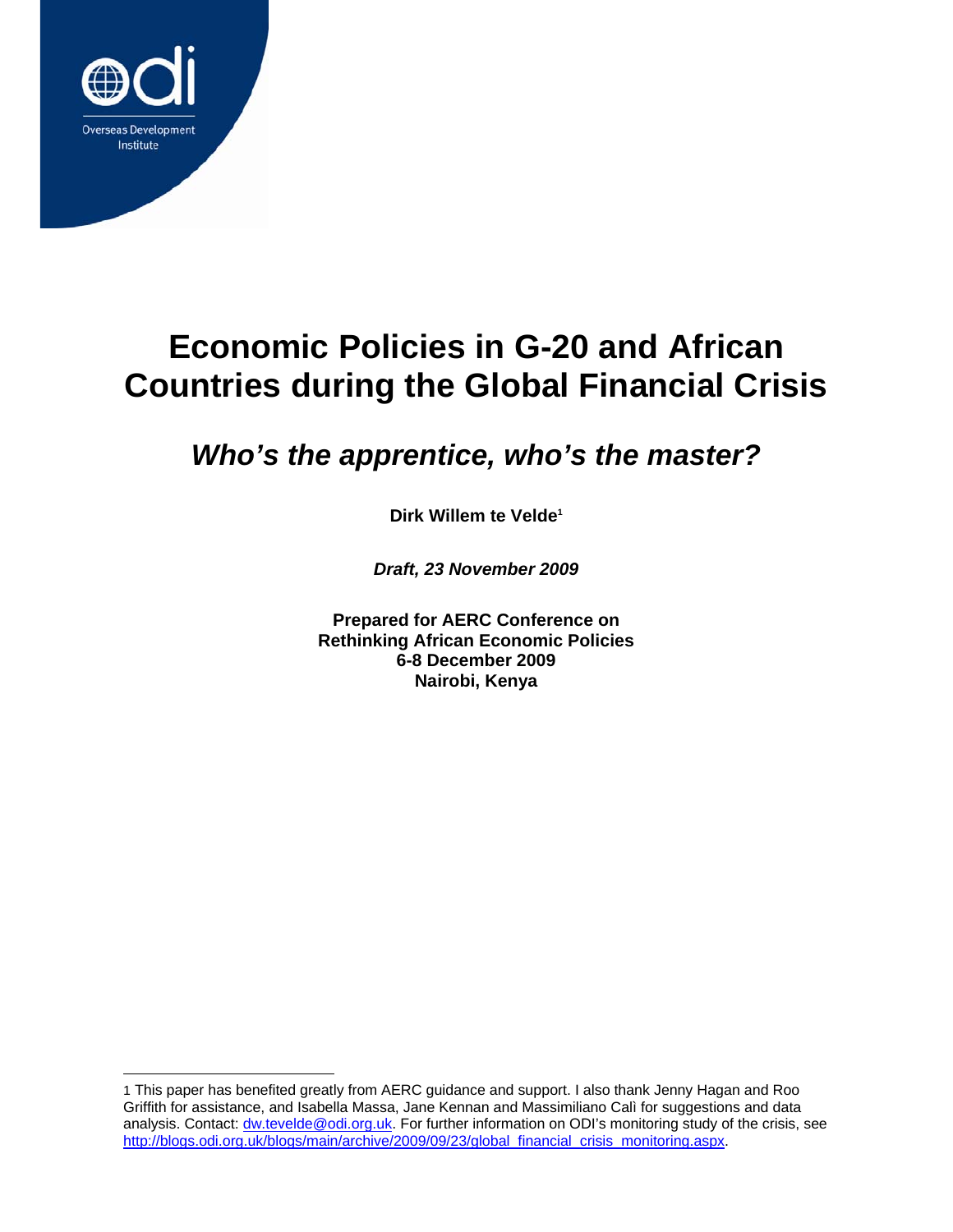## **Contents**

| 2.1 |                                                                                        |    |  |  |  |  |  |
|-----|----------------------------------------------------------------------------------------|----|--|--|--|--|--|
| 2.2 |                                                                                        |    |  |  |  |  |  |
|     |                                                                                        |    |  |  |  |  |  |
|     |                                                                                        |    |  |  |  |  |  |
| 4.1 |                                                                                        |    |  |  |  |  |  |
| 4.2 |                                                                                        |    |  |  |  |  |  |
| 4.3 |                                                                                        |    |  |  |  |  |  |
| 4.4 | Trade, currency transactions and industrial and development policies 14                |    |  |  |  |  |  |
| 4.5 |                                                                                        |    |  |  |  |  |  |
|     |                                                                                        |    |  |  |  |  |  |
| 5.1 |                                                                                        |    |  |  |  |  |  |
| 5.2 |                                                                                        |    |  |  |  |  |  |
| 5.3 |                                                                                        |    |  |  |  |  |  |
| 5.4 |                                                                                        |    |  |  |  |  |  |
| 5.5 |                                                                                        |    |  |  |  |  |  |
|     | 6. What can African countries learn and what can African countries teach the world? 18 |    |  |  |  |  |  |
| 6.1 |                                                                                        |    |  |  |  |  |  |
| 6.2 | Fiscal stimulus versus fiscal sustainability: Who is more prudent? 18                  |    |  |  |  |  |  |
| 6.3 |                                                                                        |    |  |  |  |  |  |
| 6.4 |                                                                                        |    |  |  |  |  |  |
| 6.5 |                                                                                        |    |  |  |  |  |  |
| 6.6 |                                                                                        |    |  |  |  |  |  |
| 6.7 |                                                                                        |    |  |  |  |  |  |
| 6.8 |                                                                                        |    |  |  |  |  |  |
|     |                                                                                        |    |  |  |  |  |  |
|     |                                                                                        |    |  |  |  |  |  |
|     |                                                                                        |    |  |  |  |  |  |
|     |                                                                                        |    |  |  |  |  |  |
|     |                                                                                        |    |  |  |  |  |  |
|     | Appendix 4: Transmission mechanisms, vulnerabilities and evidence so far for African   |    |  |  |  |  |  |
|     |                                                                                        | 28 |  |  |  |  |  |
|     | Appendix 5: 2009 real GDP growth forecasts in SSA (difference between IMF Oct 2009     |    |  |  |  |  |  |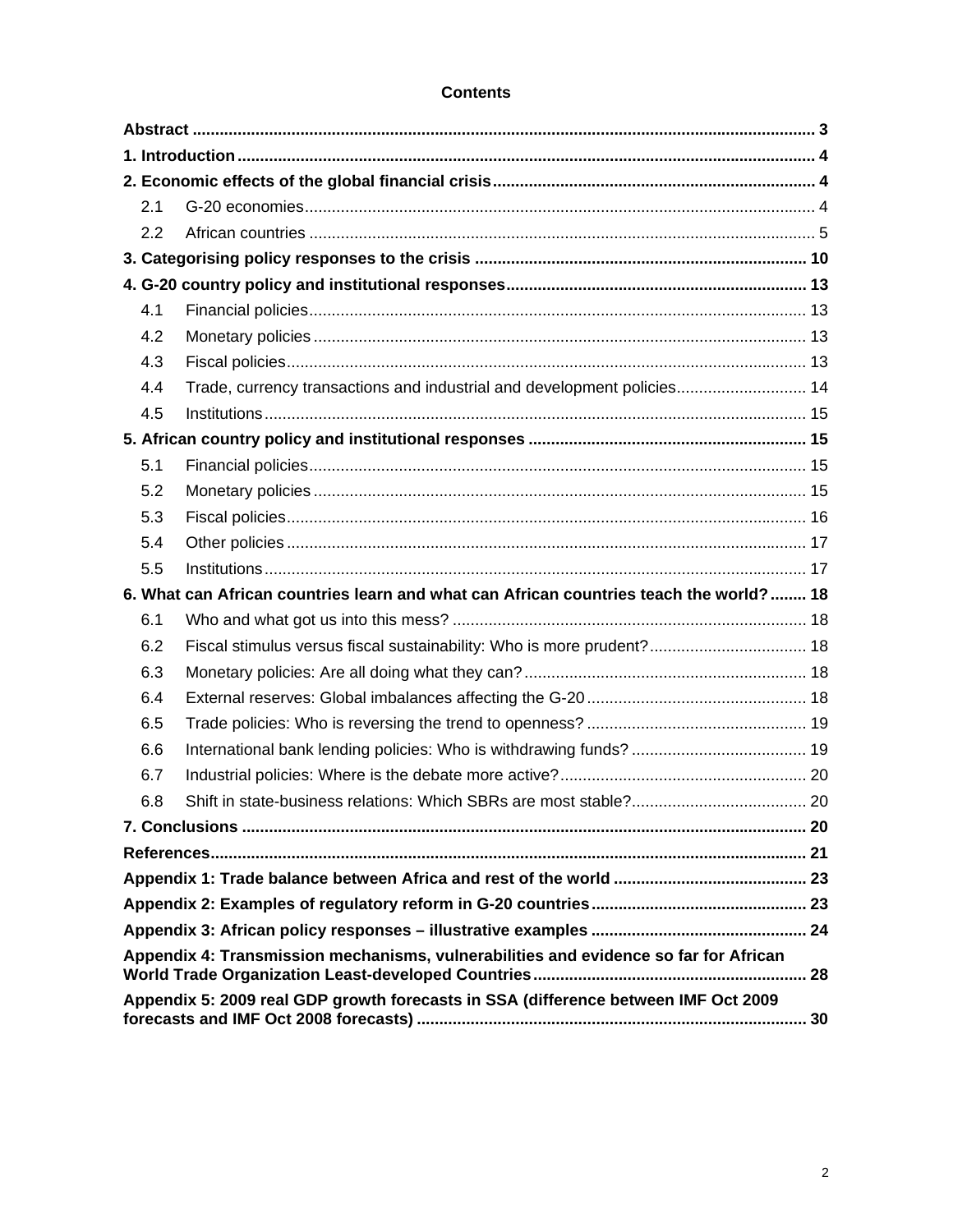#### **Abstract**

The global financial crisis has affected G-20, African and other countries. Effects have been widespread and have encompassed a wide range of transmission belts, albeit different ones in different countries, and with different levels of impact. When the crisis broke, several analyses at the time (in September 2008) suggested that sub-Saharan Africa (SSA) would not be affected as much because financial systems were not leveraged as much as in the UK and the US. By the end of 2008, however, it had become clear that SSA was feeling the effects of the crisis, probably mostly through real channels. Recently, it has become clear that SSA has been affected also by financial contagion. International bank lending increased at unsustainably fast rates until September 2008, but has since decreased significantly, by around 10% in the case of Africa. Based on actual evidence so far, and forecasts in some cases, we note a shortfall of some \$134 billion for SSA countries (trade, bank lending, remittances, portfolio flows and foreign direct investment (FDI)). As a result of the crisis, 10 African countries are experiencing declines in real GDP (compared with forecasts made before the crisis) of more than 5% in 2009, 11 of between 3% and 5% and 19 of between 1% and 3%; others have been affected less.

This paper finds that G-20 countries have responded through fast and large bailouts, historically large fiscal stimuli and accommodative monetary policies. It seems that African countries could learn from this, and in part they should indeed do so in terms of the flexibility and responsiveness of policies and institutions common in G-20 countries. However, African countries have also put in place their own responses to the crisis – albeit with a time lag. Moreover, developed G-20 countries are currently not always regarded as the right master, and African countries may have outgrown apprentice status on some issues, so it may be inappropriate to think only in terms of lessons from G-20 countries for Africa.

We have examined the master–apprentice relationship with regard to several issues and conclude:

- It was poor regulation in G-20 countries that got us into the financial crisis, not African countries.
- Fiscal policy in African counties seems to have been tighter, sometimes against their own development interests (even though the international financial institutions (IFIs) allowed some extra budgetary space), compared with G-20 countries.
- Both G-20 and African countries have introduced accommodative monetary policies, but G-20 countries were much faster as they faced fewer inflationary pressures going into the crisis.
- Global imbalances and differences in reserves are affecting the G-20 more than African countries.
- If anything, G-20 countries, not African countries, are reversing a previous trend towards openness and have become more protectionist. African countries are now better reformers than Organisation for Economic Co-operation and Development (OECD) countries.
- G-20 countries are withdrawing international bank lending from African countries, and G-20 countries need to tighten up on regulation, while African countries have been prudent.
- G-20 countries are considering the use of industrial policies, yet the debate is much more active on this with respect to developing countries.
- A shift in state–business relations seems to be happening in G-20 countries more than in African countries.

We note, however, that there are still some useful messages for African countries:

- There needs to be more debate on the appropriateness of the fiscal stance in African countries in times of crisis.
- There needs to be more emphasis on building flexible institutions to ensure that taskforces work.
- There needs to be a more active approach to openness and trade and finance diversification, not only because of general development concerns but also to make growth more crisis resilient and to reduce exposure to the shock (e.g. regional exports in Uganda and information and communication technology (ICT) exports on Mauritius; and foreign vs. local sources of lending) and promote domestic resource mobilisation.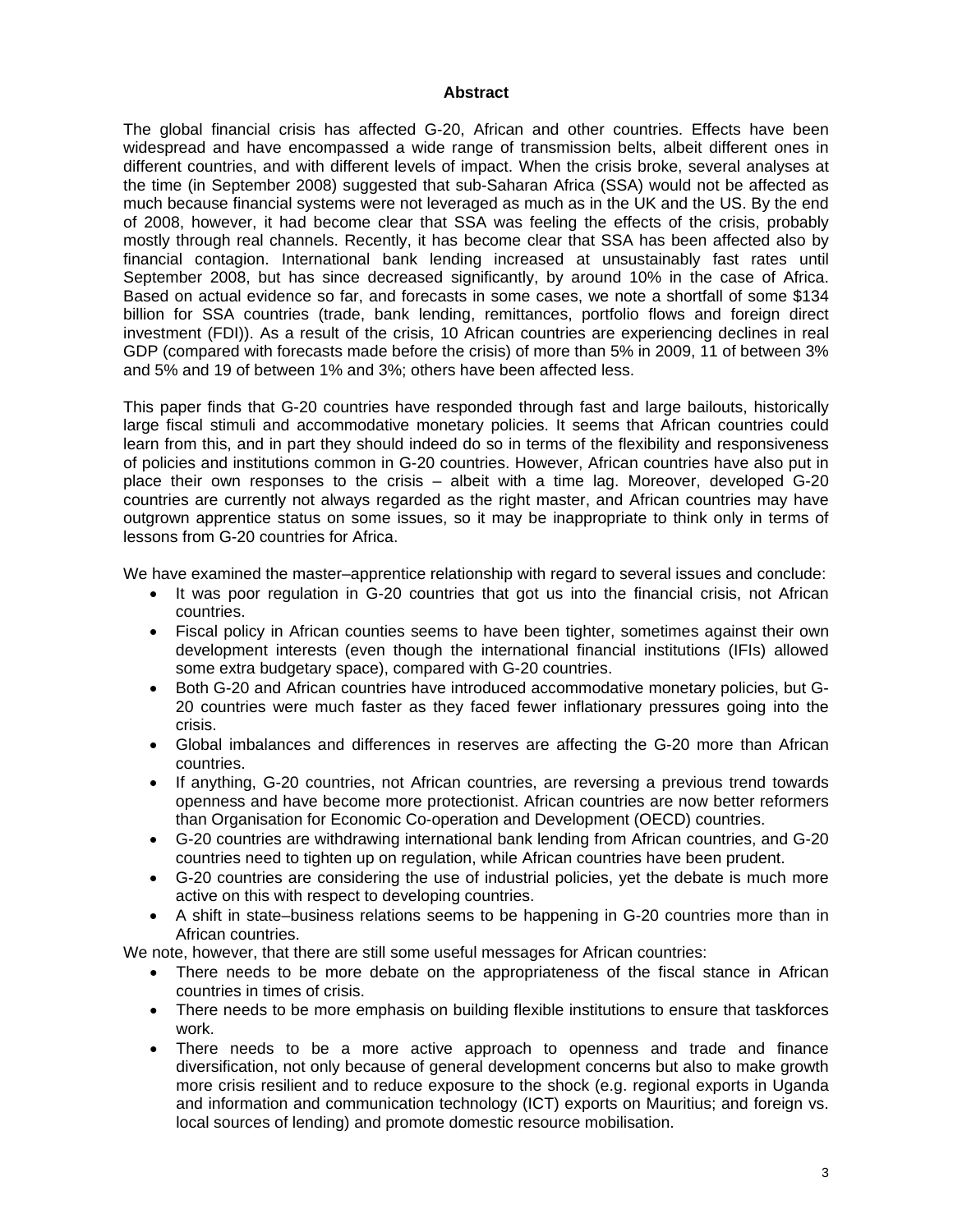## **1. Introduction**

The global financial crisis, which started in the financial markets of developed countries, has had major effects on the world economy. Developed countries responded quickly through financial, fiscal and monetary policies and, by means of the G-20 and the international financial institutions (IFIs), pressed for global solutions. African countries were affected in differing ways and also acted in a countercyclical manner. This is discussed in IMF, 2009; Massa and te Velde, 2008; te Velde. 2009; te Velde et al., 2009a; World Bank, 2009; and others).

The severity and effects of the crisis and policy responses have led to new insights and called into question existing practices. Vulnerability depends on exposure less resilience (e.g. Briguglio et al, 2006; Guillaumont, 2008). We first examine transmission mechanisms and exposure of G-20 and African countries to the global financial crisis. The paper then examines and compares elements of resilience such as policy responses in G-20 countries (mostly the European Union (EU), US and China) and African countries in key areas such as monetary, fiscal, financial, industrial and institutional policy responses, and formulates possible lessons. The potential lessons are by no means unidirectional.

Section 2 examines the effects of the crisis in G-20 and African countries. The broad effects are similar (some 5% change in aggregate gross domestic product (GDP) in developing and developed countries), although this of course masks differences among different types of countries. Section 3 introduces the key policies to be examined whilst Section 4 discusses policy and institutional responses in G-20 countries and Section 5 policy responses in African countries. Section 6 considers who can learn from whom. Section 7 concludes.

## **2. Economic effects of the global financial crisis**

## **2.1 G-20 economies**

The global financial crisis has affected all regions, as can be seen in Figure 1. Different countries have been affected differently.



**Figure 1: GDP per capita forecasts for 2009 (%)** 



After large declines at the end of 2008 and during the period until the G-20 meeting on 2 April 2009, an Organisation for Economic Co-operation and Development (OECD) report in September 2009 suggested that economic conditions had finally stabilised and/or improved. Corporate bond spread had come down (US, euro), there was a tightening of credit by fewer banks (US, Japan, euro), there was a rebound in share prices from the start of 2009Q2 and spreads over the currency swap index were down (starting 2009Q1). Business inventories (as a percent of sales) were also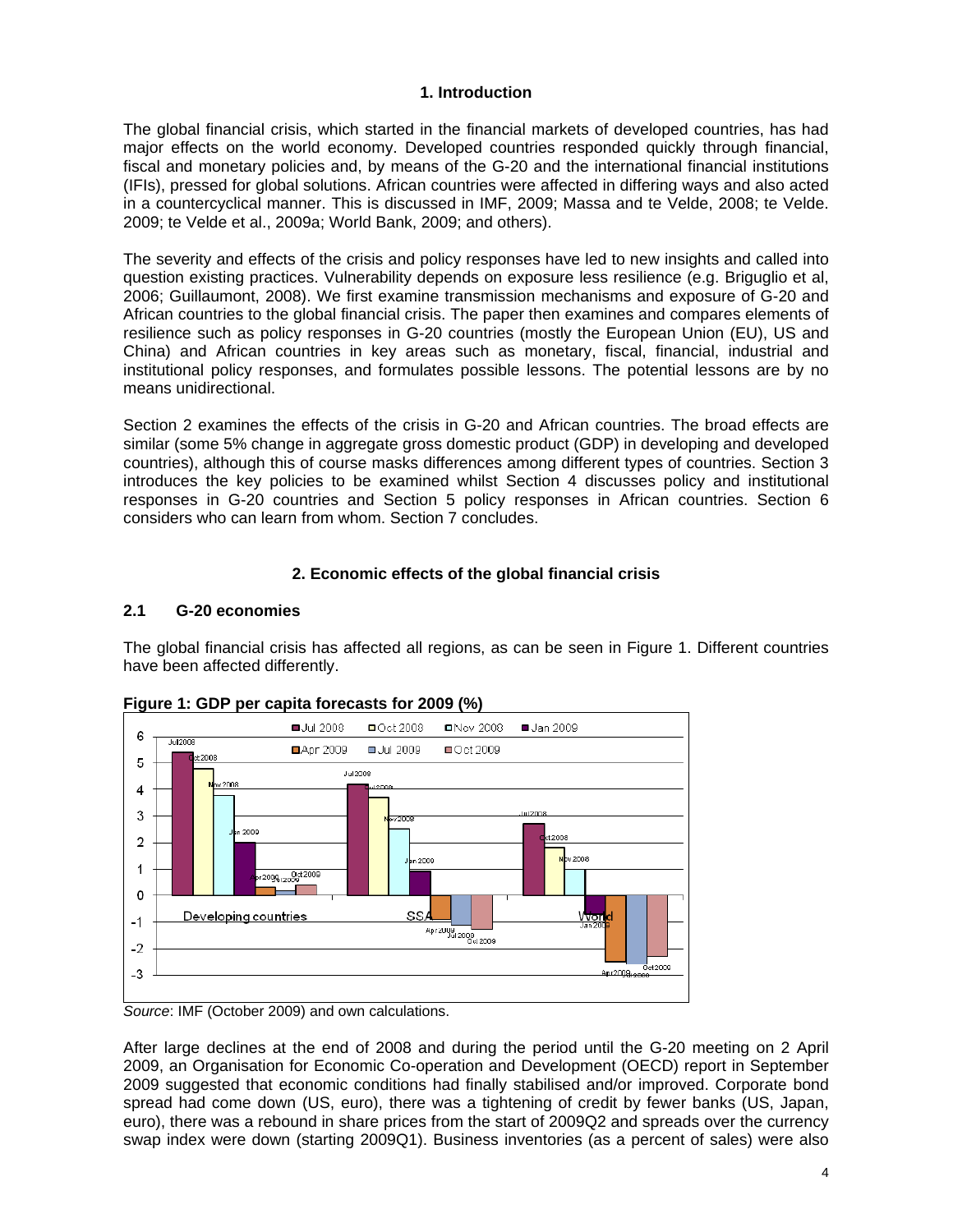corrected downwards (in 2009Q2 compared with Q1 in Japan, US and the euro area) after sharp increases in 2008Q4, which followed low and slowly declining levels of inventories. World trade volume stabilised, comparing 2009Q2 with 2009Q1; export orders increased recently and housing construction in the US has bottomed out for the first time in four years.

|           |        | Annualised quarter on quarter growth | Year average growth 2009 |         |         |        |                |                |             |                |
|-----------|--------|--------------------------------------|--------------------------|---------|---------|--------|----------------|----------------|-------------|----------------|
|           | 08Q1   | 08Q2                                 | 08Q3                     | 08Q4    | 09Q1    | 09Q2   | 09Q3           | 09Q4           | <b>EO85</b> | <b>Implied</b> |
|           |        |                                      |                          |         |         |        |                |                | projection  | projection     |
| US.       | $-0.7$ | 1.5                                  | $-2.7$                   | $-5.4$  | $-6.4$  | $-1.0$ | $1.6(+/-1.9)$  | $2.4(+/-2.4)$  | $-2.8$      | $-2.8$         |
| Japan     | 3.9    | $-4.3$                               | $-3.9$                   | $-13.1$ | $-11.7$ | 3.7    | $1.1(+/-2.9)$  | $-0.9(+/-2.8)$ | $-6.8$      | $-5.6$         |
| Euro area | 3.1    | $-1.5$                               | $-1.5$                   | $-7.1$  | $-9.2$  | $-0.5$ | $0.3(+/-1.3)$  | $2(+/-1.6)$    | $-4.8$      | $-3.9$         |
| Germany   | 6.5    | $-2.2$                               | $-1.3$                   | $-9.4$  | $-13.4$ | 1.3    | $4.2(+/-2.2)$  | $1.8(+/-2.3)$  | $-6.1$      | $-4.8$         |
| France    | 1.8    | $-1.9$                               | $-0.9$                   | $-5.5$  | $-5.3$  | 1.4    | $1.6(+/-1.3)$  | $1.9(+/-1.7)$  | $-3.0$      | $-2.1$         |
| Italy     | 2.0    | $-2.2$                               | $-3.1$                   | $-8.3$  | $-10.3$ | $-1.9$ | $-1.1(+/-1.7)$ | $0.4(+/-2)$    | $-5.5$      | $-5.2$         |
| <b>UK</b> | 3.2    | $-0.2$                               | $-2.9$                   | $-7.0$  | $-9.3$  | $-2.6$ | $-1(+/-1.2)$   | $0(+/-1.2)$    | $-4.3$      | $-4.7$         |
| Canada    | $-0.7$ | 0.3                                  | 0.4                      | $-3.7$  | $-6.1$  | $-3.4$ | $-2(+/-1.6)$   | $0.4(+/-2.1)$  | $-2.6$      | $-3.0$         |
| $G-7$     | 1.4    | $-0.5$                               | $-2.5$                   | $-7.3$  | $-8.4$  | $-0.1$ | $1.2(+/-1.8)$  | $1.4(+/-2.1)$  | $-4.1$      | $-3.7$         |

**Table 1: GDP growth in G-7 economies, 2008Q1-2009Q4 (%)** 

*Source*: OECD (2009).

Industrial production is on the increase in major emerging countries, a trend which shows that the current crisis deviates from the Great Depression in the 1930s.



**Figure 2: Industrial production index, 2007-2009 (three-month averages)** 

*Source*: OECD (2009).

## **2.2 African countries**

An early estimate by the Overseas Development Institute (ODI, 2009) on the basis of International Monetary Fund (IMF) forecasts was that developing countries could lose at least \$750 billion by the end of 2009. In sub-Saharan Africa (SSA), the figure could be over \$50 billion. Figure 2 shows how forecasts for GDP per capita were consistently downgraded over the year. In October 2009, the IMF suggested that SSA would grow by a mere 1.5%, implying negative GDP per capita growth (Figure 1). While the forecasts for 2009 were upgraded for Asian and developed countries, those for SSA were downgraded further. In 2009, 10 African countries are likely to experience declines in real GDP by more than 5%, 11 between 3% and 5% and 19 between 1% and 3%; the rest may have been affected less. As appendix 5 shows African countries have been amongst the most and least developed countries.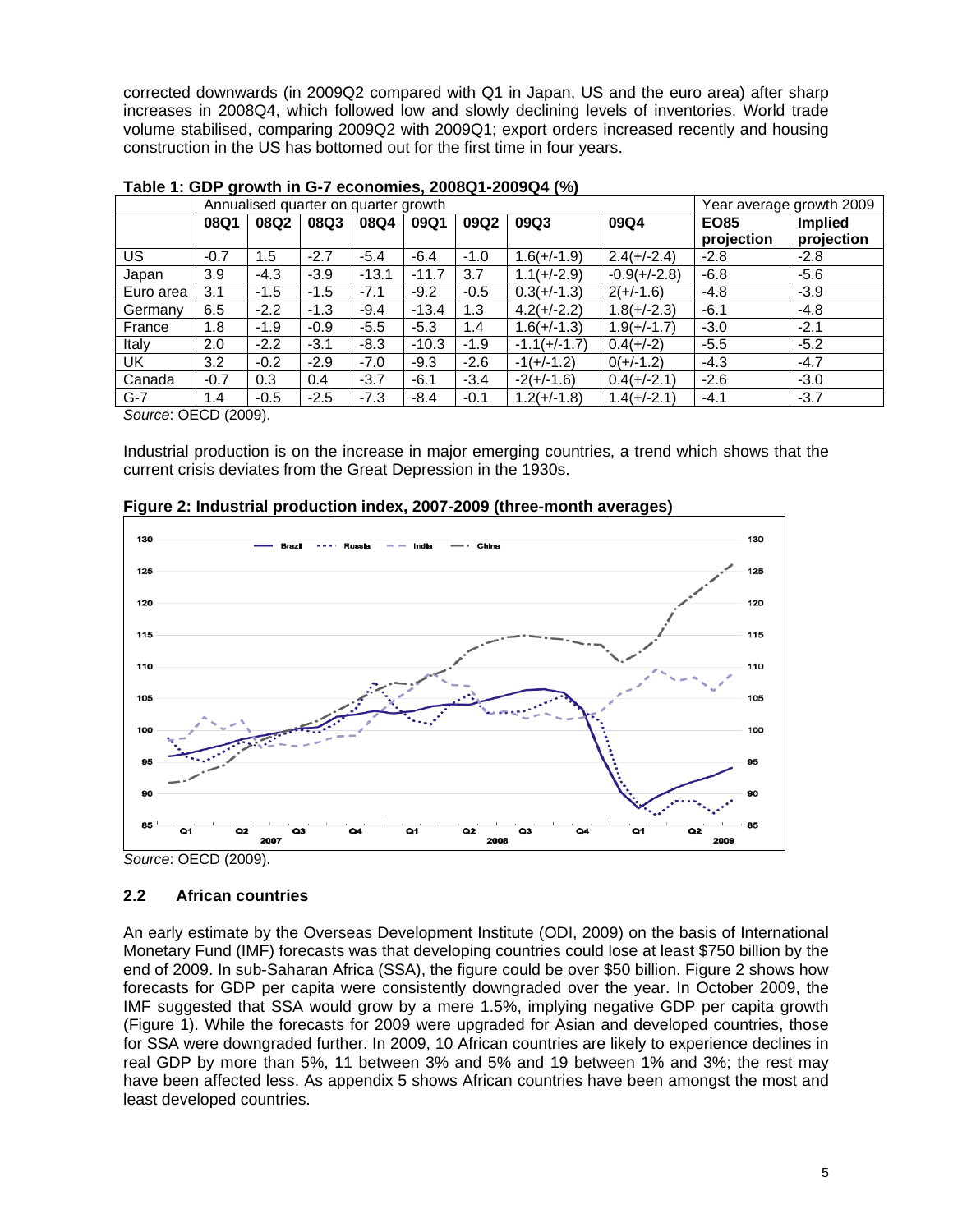Figure 3 covers the transmission mechanisms from the crisis and suggest how developing countries may have been affected. The channels are financial (private capital flows) and real (trade, aid and remittances) and interlinked (eg stock markets, trade finance). Some channels operate through the supply side (e.g. less liquidity to promote private financial flows to developing countries due to higher capital requirements in developed countries) and others are on the demand side (e.g. lower demand for tourism services from developing countries). We cover the transmission belts below.

## **Figure 3: Mapping out the transmission belts of the global financial crisis on developing countries**

*What is the shock at global level?* 



## *What are the components of the shock at national level?*



- Economic /social structures
- Institutions / policies
- Assets, prices, employment
- Access to goods and services

*What are the broad macro effects? (effects so far, possible effects)* 

| Growth, investment and employment<br>National and sectoral |  | Inequality,<br>poverty |  | Public and<br>private debt |  |
|------------------------------------------------------------|--|------------------------|--|----------------------------|--|
|------------------------------------------------------------|--|------------------------|--|----------------------------|--|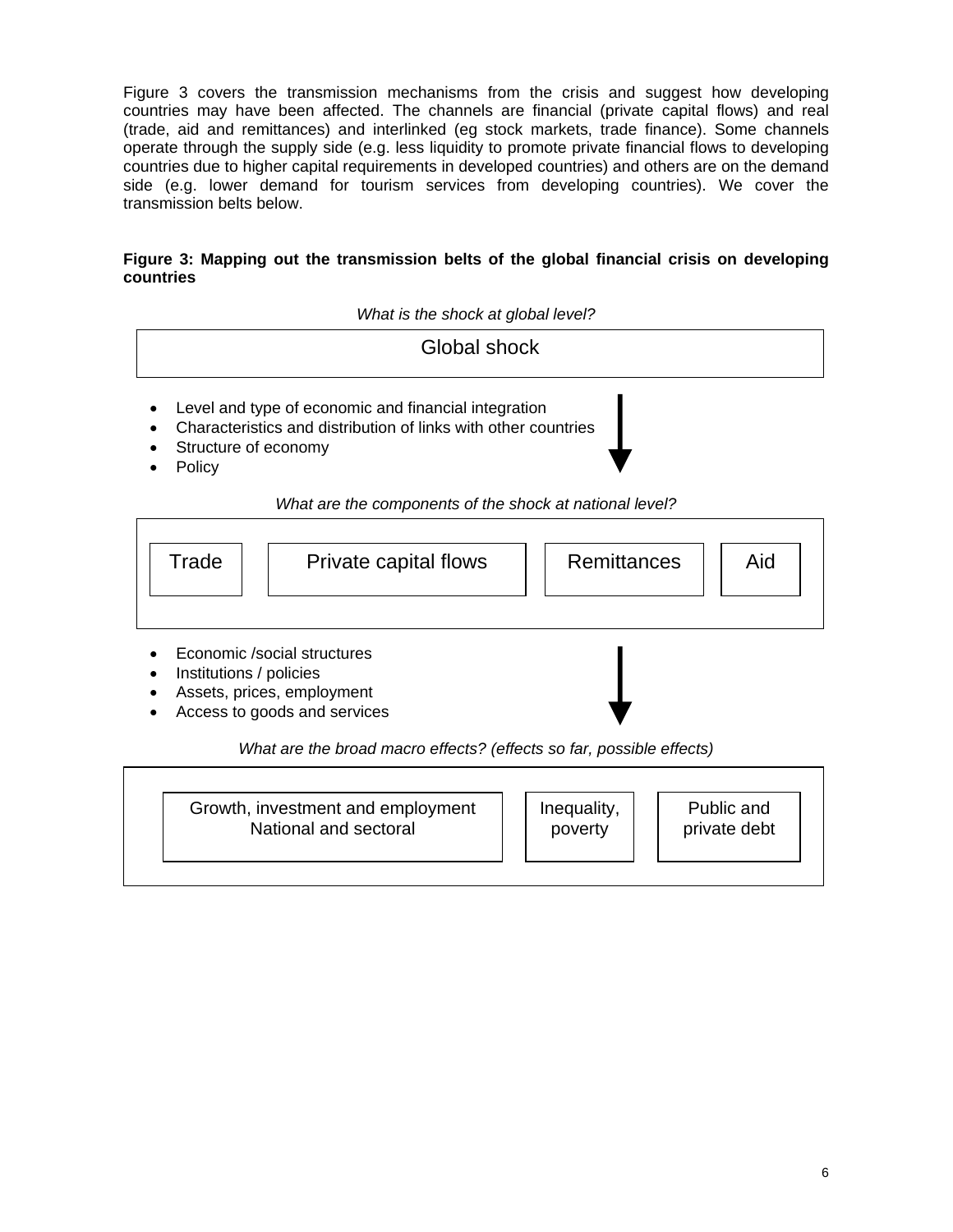## **2.2.1 Trade falling from a cliff**

Exports from SSA countries to the EU, US and Japan fell off a cliff in the late 1980s (figures 4-6). The value of exports was inflated in part by high commodity prices (oil, copper, etc); when these prices fell, so did the value of exports.





*Source*: Eurostat COMEXT database.





*Source*: USITC Interactive Tariff and Trade DataWeb.



**Figure 6: Japanese imports from SSA by month, Jan 2004-Sep 2009 (yen mn)** 

*Source*: Japanese Ministry of Finance website.

Trade in services performed variably; tourism declined in countries such as Kenya and Mauritius, while information and communication technology (ICT) exports held up reasonably well (e.g. Mauritius). This may have worsened the trade balance.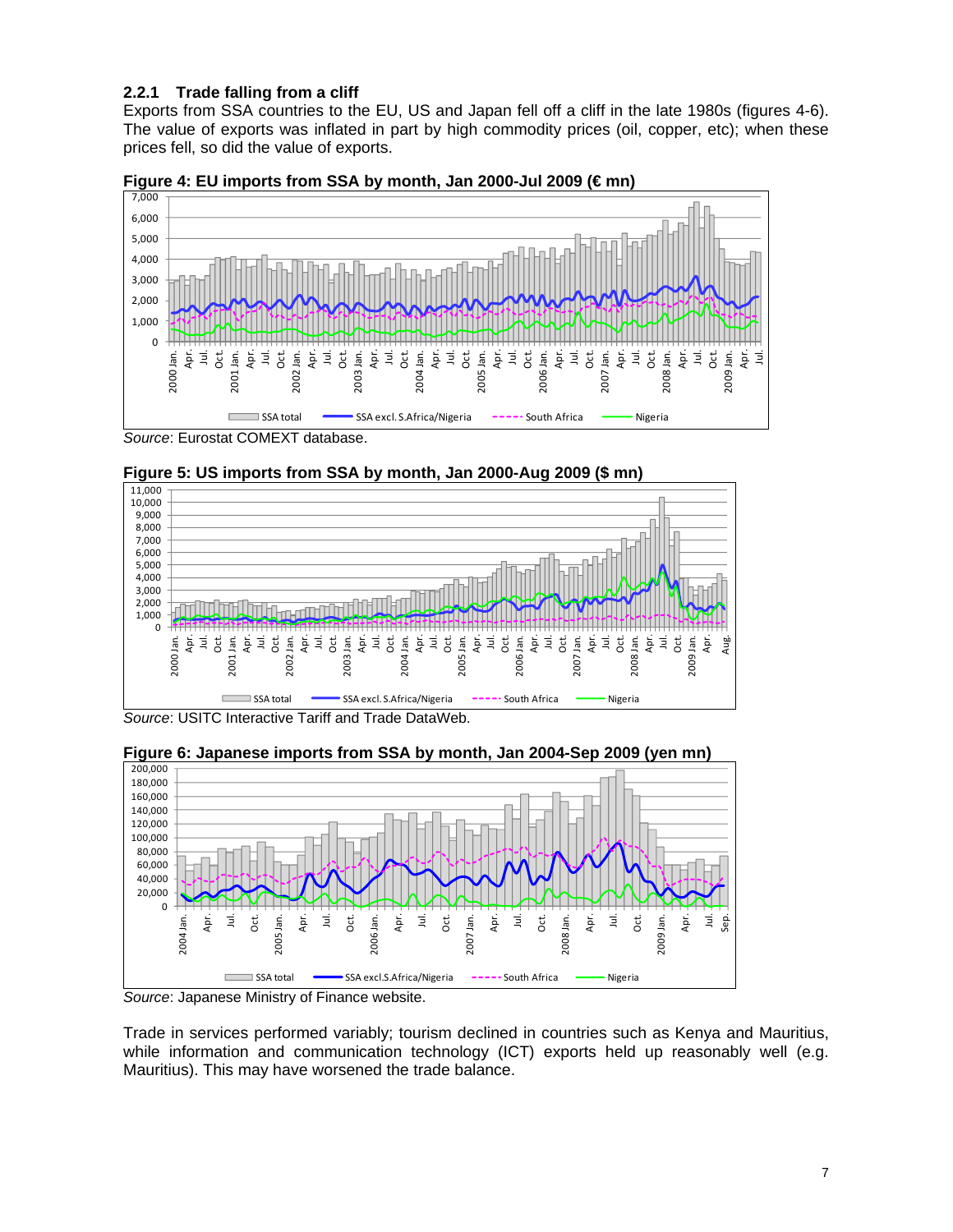## **2.2.2 Foreign direct investment set to fall, after record rises**

Africa experienced record levels of FDI despite the crisis, \$88 billion in 2008 (and \$64 billion to SSA,according to UNCTAD data), although comprehensive monitoring work (te Velde et al., 2009a) suggests that FDI plans were being postponed towards end-2008, perhaps falling by as much as a quarter (\$16 billion).





## **2.2.3 International bank lending did fall, after all**

When the financial crisis broke, several analyses (September 2008) suggested that SSA would not be affected as much because financial systems were not as leveraged as much as in the UK and US. By the end of 2008 it had become clear that SSA was feeling the effects of the crisis, but probably mostly through real channels (Massa and te Velde, 2008). However, recently it has also become clear that SSA was affected by financial contagion. Figure 7 shows that international bank lending increased at unsustainably fast rates until September 2009, but has since decreased significantly, by around 10% in the case of Africa. Developed country banks have been under pressure to hold more capital in their home countries and have therefore withdrawn from other countries.



**Figure 8: International bank lending to sub Saharan Africa, Dec 1983-Jun 2009 (US\$ mn)** 

It is not yet clear to what extent the crisis has led to domestic lending and private sector credit. Growth in private sector credit seems to have slowed growth by 2008..

*Source*: UNCTAD FDI on-line database (2009).

*Source*: www.bis.org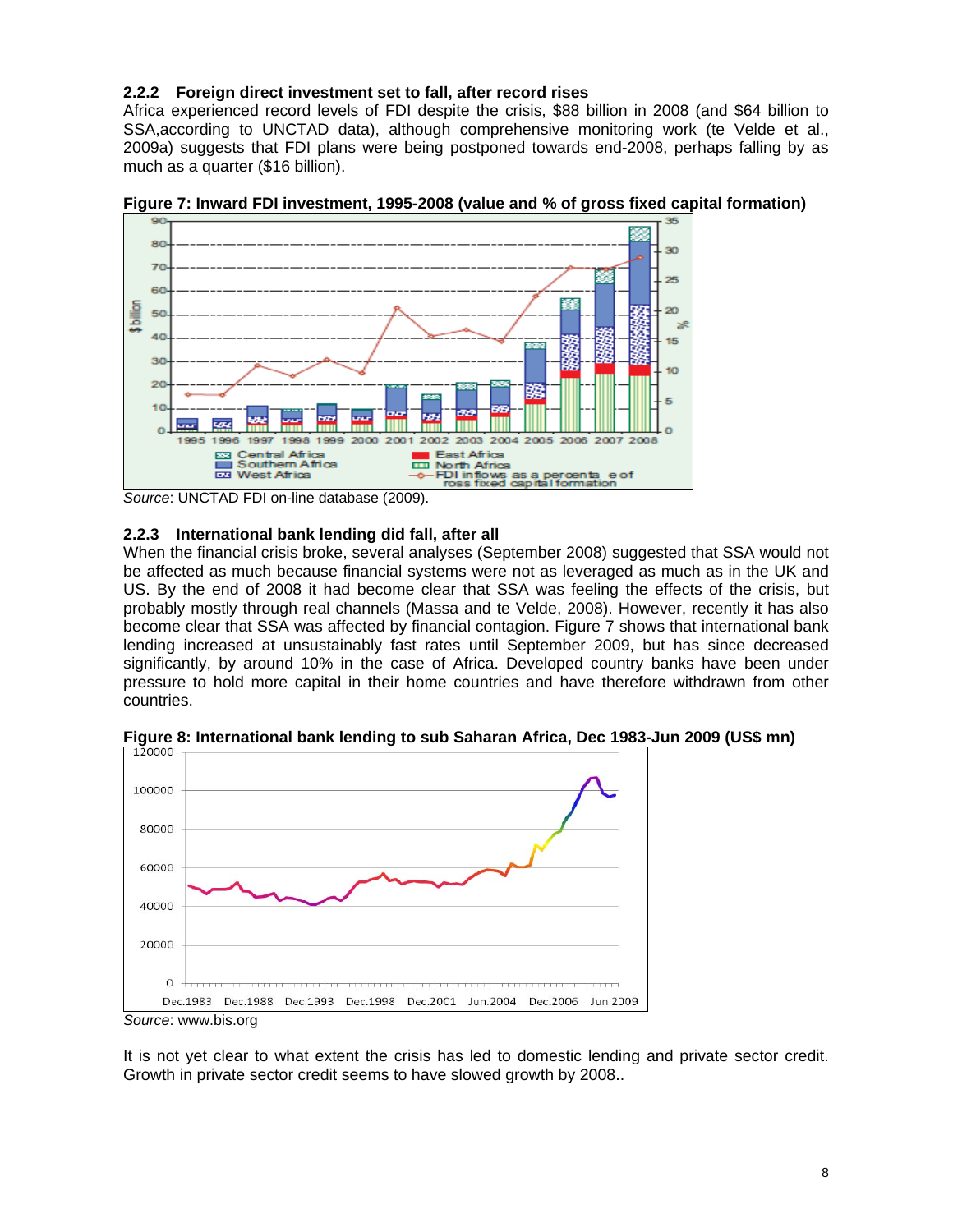## **2.2.4 Portfolio flows highly variable**

Net portfolio flows to SSA dropped substantially in 2008 and, although they are expected to increase in 2009, they are still expected to be below their 2006 and 2007 levels. It is noticeable how quickly portfolio flows were withdrawn from SSA (Uganda, South Africa, etc), and also that this was against expectations (SSA was supposed to be a safe haven), suggesting a general breakdown in trust.



**Figure 9: Capital inflows to sub-Saharan Africa, 2000-2009 (US\$ bn)** 

## **2.2.5 Remittances likely to fall**

Around 80% of remittances to developing countries comes from high-income countries, making this often vital source of household income vulnerable to economic crises. Such remittances reached a record \$251 billion in 2007, but have fallen in many of the countries studied. Remittances to Kenya, largely from the US, fell around 38% in the first eight months of 2008. Overall, remittances to developing countries are set to fall by between \$25 and \$66 billion in 2009 (Table 2) (Calì and Dell'Erba, 2009) and in SSA from \$20 billion to between \$18 and \$19 billion.

|                      | <b>World Bank forecasts, March 2009</b> |           |       |          |       | <b>ODI forecasts, March 2009</b> |       |                             |       |
|----------------------|-----------------------------------------|-----------|-------|----------|-------|----------------------------------|-------|-----------------------------|-------|
|                      |                                         | Base case |       | Low case |       | Base case                        |       |                             |       |
|                      | 2008e                                   | 2009f     | 2010f | 2009f    | 2010f | 2009f                            | 2010f | 2009f                       | 2010f |
| US\$ bn              |                                         |           |       |          |       |                                  |       |                             |       |
| Developing countries | 305e                                    | 290       | 299   | 280      | 280   | $272^{A}$ ;282 <sup>B</sup>      | 312   | $239^{A}$ :270 <sup>B</sup> | 315   |
| <b>SSA</b>           | 20                                      | 19        | 20    | 18       | 18    | 19                               | 21    | 18                          | 21    |
| Growth rate (%)      |                                         |           |       |          |       |                                  |       |                             |       |
| Developing countries | 8.8                                     | -5        | 2.9   | $-8.2$   | 0.2   | $-8^{A}$ ; $8^{B}$               | 5     | $-12^{A}$ : $-22^{B}$       | 8     |
| <b>SSA</b>           | 6.3                                     | $-4.4$    | 3.5   | $-7.9$   | 0.0   | -6                               |       | -9                          | 10    |

|  |  | Table 2: Prospects for remittances to developing countries |
|--|--|------------------------------------------------------------|
|--|--|------------------------------------------------------------|

*Notes*: 'A' estimates are based on outflow predictions. 'B' estimates are based on inflow predictions. *Sources*: World Bank data are based on March 2009 data on remittances. ODI estimates are based on February 2009 data on remittances.

*Source*: IMF Regional Economic Outlook.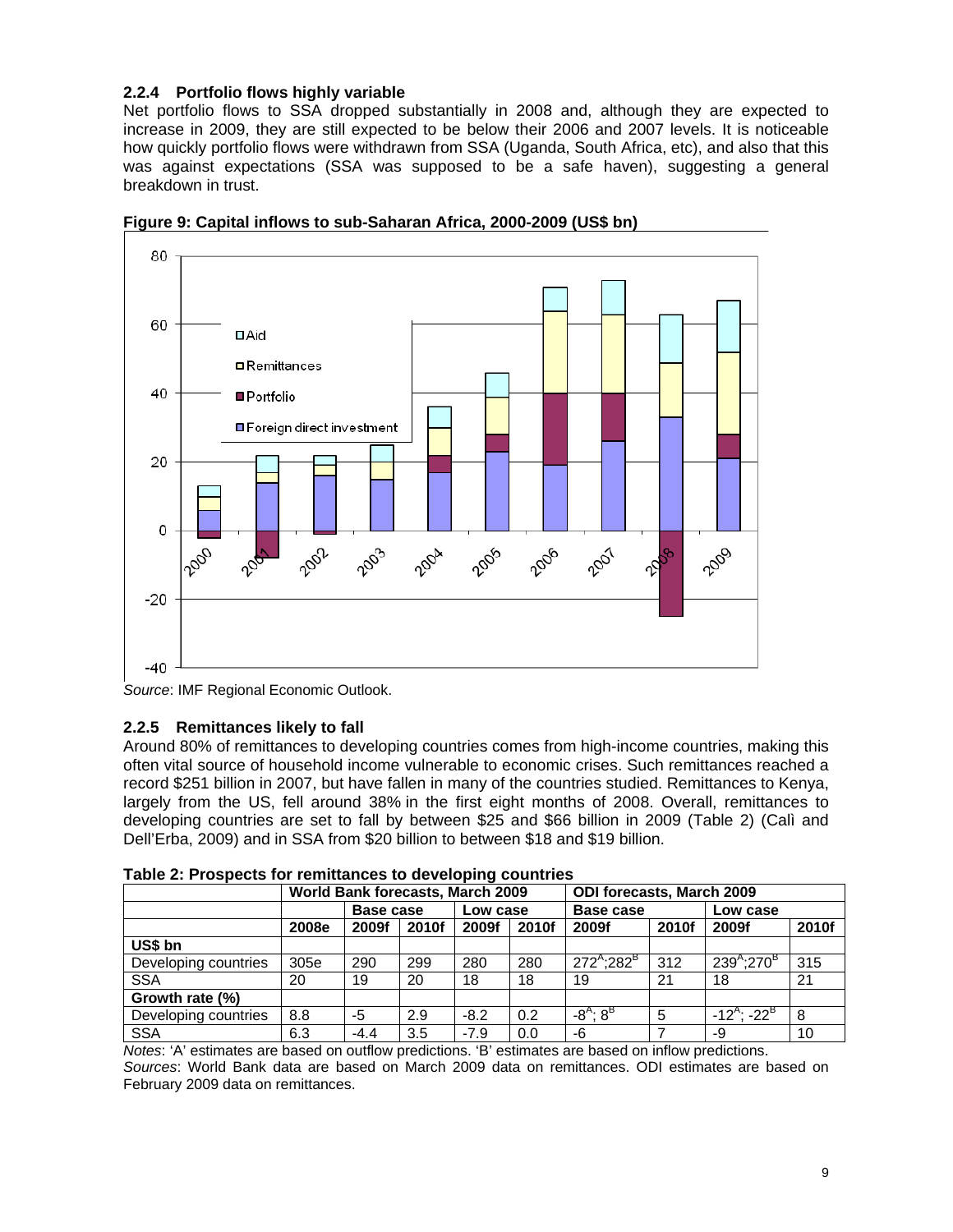## **2.2.6 Aid, so far so good**

The OECD Development Assistance Committee (OECD-DAC) has analysed expected future aid flows for 2009-2010/11 from bilateral (and multilateral) donors on the basis of data available in January 2009. A donor survey included a number of bilateral and multilateral crisis responses.

Budget support allocations for 13 out of 41 donors that provided budget support in 2008 and 2009 have been 'to a large extent frontloaded', rising 34% in 2008 then expected to fall 7% in 2009, followed by an annual decline of 17% expected in 2010 and 2011. The OECD notes that it was 'not clear whether these reductions are due to short term programming uncertainties and therefore are reversible or whether they reflect a durable impact of the current crisis on donors' aid budgets'. In 2009, Africa is expected to receive 80% of reported budget support, the largest recipients of reported budget support being: Benin, Burkina Faso, Ethiopia, Ghana, Madagascar, Mozambique, Senegal, Tanzania, Uganda, Vietnam and Zambia.

The OECD includes estimates for Country Programmable Aid (CPA) for each recipient country. Compared with 2008 spending in each country (including some multilateral spending), the largest increases by 2011 for SSA are for Angola and the Republic of Congo, while spending will fall by almost half in Togo, Mauritius and Liberia (Table D.1).

However, it also notes that, in the short term (2008-2009), only highly exposed countries (according to the World Bank definition) in Far East Asia and South and Central Asia are expected to receive more aid, amounting to some \$1.2 billion (mainly India, Pakistan and Vietnam); for exposed countries in SSA, aid is projected to decline by 1%. On the other hand, China recently announced a further \$10 billion in three years for Africa.

## **2.2.7 Summary for SSA**

The shortfalls in financial resources for 2009 have become clearer. SSA exports have declined in value to Japan, EU and US, by between 40% and 65%, based on a comparison between June-August 2009 and June-August 2008 and, as SSA imports have not declined as much, the trade balance has worsened substantially. For this particular quarter, this is a worsening in a year by around \$25 billion, so annualised it could be up to \$100 billion (that is, if trade prices remain depressed), which compares with just \$350 billion for SSA exports.

We can add to this a \$10 billion pullout in international bank lending from SSA over the year to June 2009 (Bank for International Settlements (BIS)), and a possible decline in remittances of \$2 billion and an estimated fall of net portfolio flows to SSA by around \$25 billion from 2007-2008, and still \$6 billon lower in 2009 compared with 2007. Although FDI was increasing in 2008, we expect a decline in 2009, which could be of around \$16 billion.

In sum, we expect a decline of financial flows by end-2009 of some \$134 billion (trade, bank lending, remittances, portfolio flows and FDI).

## **3. Categorising policy responses to the crisis**

The global financial crisis has shown that countries that are exposed to a globalising world are amongst the most vulnerable countries (Eastern European countries), and in this sense it shows both the benefits and costs of such exposure. However, exposure it is not the only factor that drives vulnerability (Guillaumont, 2008). For example, the UK and the US with highly leveraged financial markets, China with high exports and FDI levels, are amongst the least affected in appendix 5, but they were able to respond (monetary and fiscal easing) cushioning the impact of the crisis and averting a 1930s style great depression..

*Vulnerability* of a country to a crisis depends on the *exposure* to the crisis as well as the ability of the country to cope and respond (*resilience*), see Te Velde et al (2009a), Briguglio et. Al (2006) and Fosu and Naude (2009). This section discusses the key policy and institutional responses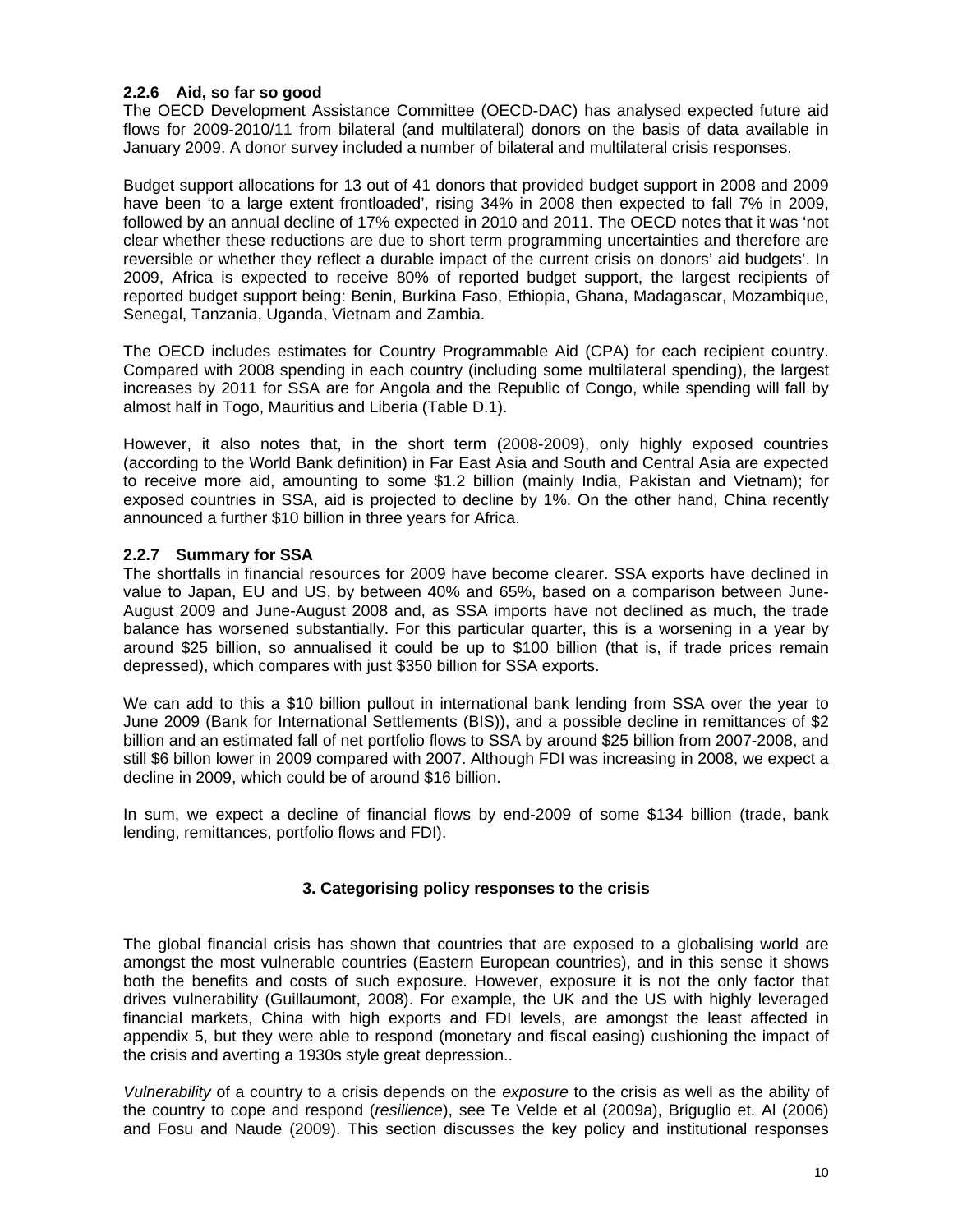which affect the resilience of a country. Economic resilience is the policy-induced ability of a country to withstand or recover from the adverse effects of shocks (Briguglio et al., 2006).In the future it will be important to understand whether and how to reduce unwanted exposure and promote desirable exposure to globalisation (i.e. crisis-resilient growth). Financial crises can have significant short-run effects (average of 9% of output peak to through, see Reinhart and Rogoff, 2008) and long-run effects (IMF, 2009b).



## **Figure 10: Key components of vulnerability (= exposure – resilience)**

There are four types of policy responses stimulating crisis-resilient growth (see figure 10):

- Reducing the *exposure* to a shock (avoiding a crisis)
- Macro-economic management (insuring against a crisis)
- Social policies to manage the impact (coping with a crisis)
- Economy-wide and sector structural growth policies (escaping from a crisis)

On the macro side, we include the "automatic" macro-economic stabilisers:

- Financial and banking policies
- Monetary policies; and
- Fiscal policies.

These policies can be put in place to dampen the negative impact of the shock. For example, monetary easing can increase the level of liquidity in an economy and stimulate demand, e.g. by reducing interest rates which would encourage consumption and investment, while increased fiscal spending (e.g. public works) might promote growth directly. Financial and banking policies could transfer assets from the private to the public sector, e.g. in the case of non-performing loans.

The extent to which countries can use these policies will depend to a large extent on whether they have been prudent in the lead up to the crisis. If they have built up reserves and fiscal surpluses in good times (called economic space in figure 10), they are less restricted in the short term to use fiscal and monetary policies.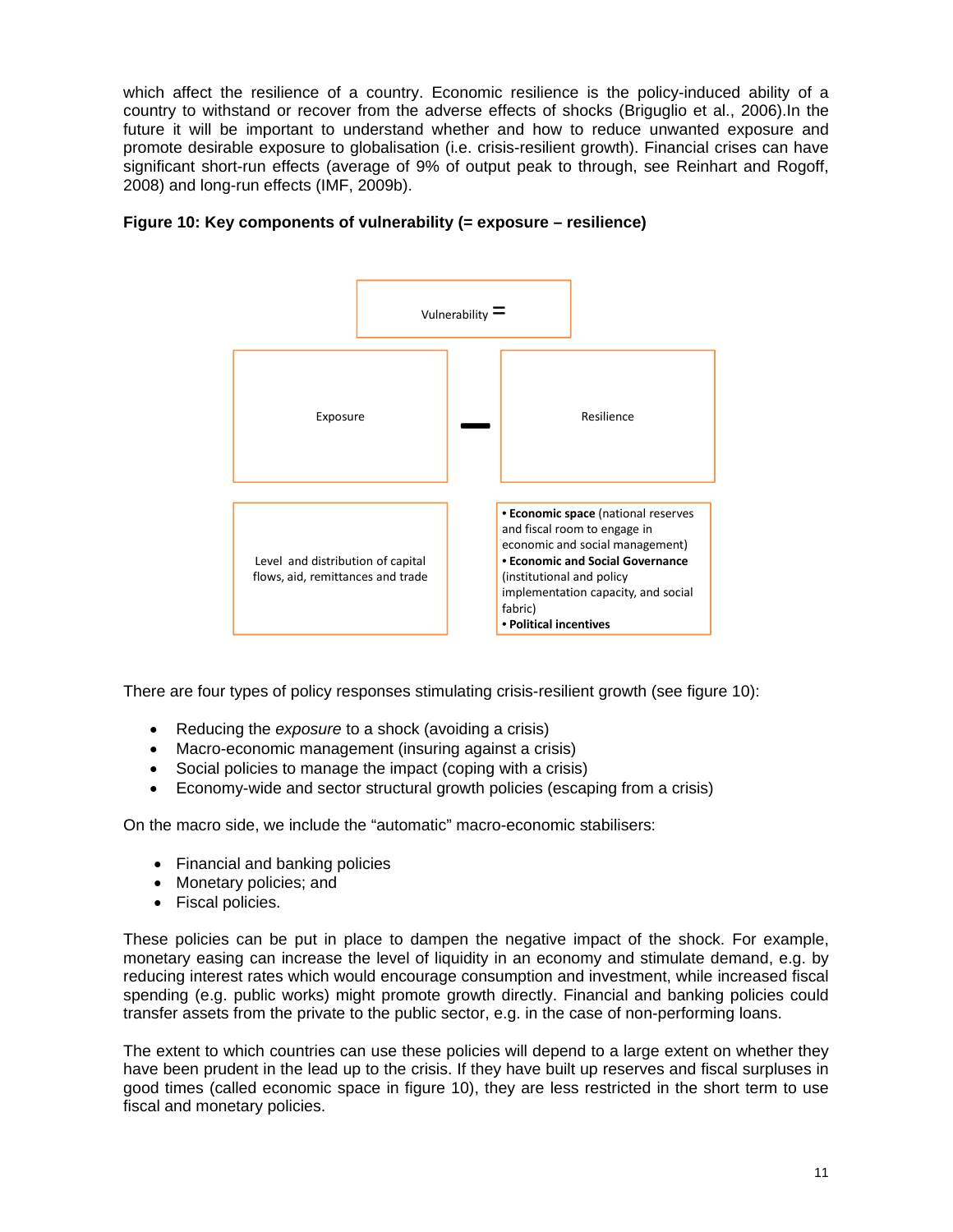Social policies could include:

- Putting in place or using safety nets and cash transfers for households affected by the global financial crisis;
- Putting in place safety nets for firms affected by the global financial crisis;
- Changing allocations for social sectors, such as education and health.

There are limits to what can be done through short-term economic and social management, as this is unlikely to deal with structural challenges. Normal growth-enhancing policies are one way to get a country out of the crisis. For example, a fiscal stimulus may bring spending and hence growth forward, but a change in business conditions would lead to faster investment, which may raise growth now and in the future. A question mark is whether the crisis has led to a slowing down of such measures, or on the contrary, to an acceleration of such measures. Much depends on the policy implementation capacity and political will (figure 10)

Structural policies could include:

- Trade policies (tariffs, subsidies);
- Tax policies (e.g. corporate taxes, investment incentives);
- Competition policies;
- Industrial policies (e.g. export processing zones, technology and R&D);
- Business policies;
- Investment climate measures and administrative procedures;
- Human resource policies.

Such policies could might be implemented economy-wide (e.g. competition policy) or at sector level (e.g. a new skills centre for garments).

Sections 4 and 5 compare G-20 and African policy responses in the following areas: banking policies, monetary policies, fiscal policies, trade and industrial policies and institutional policies all o which affect resilience in figure 10.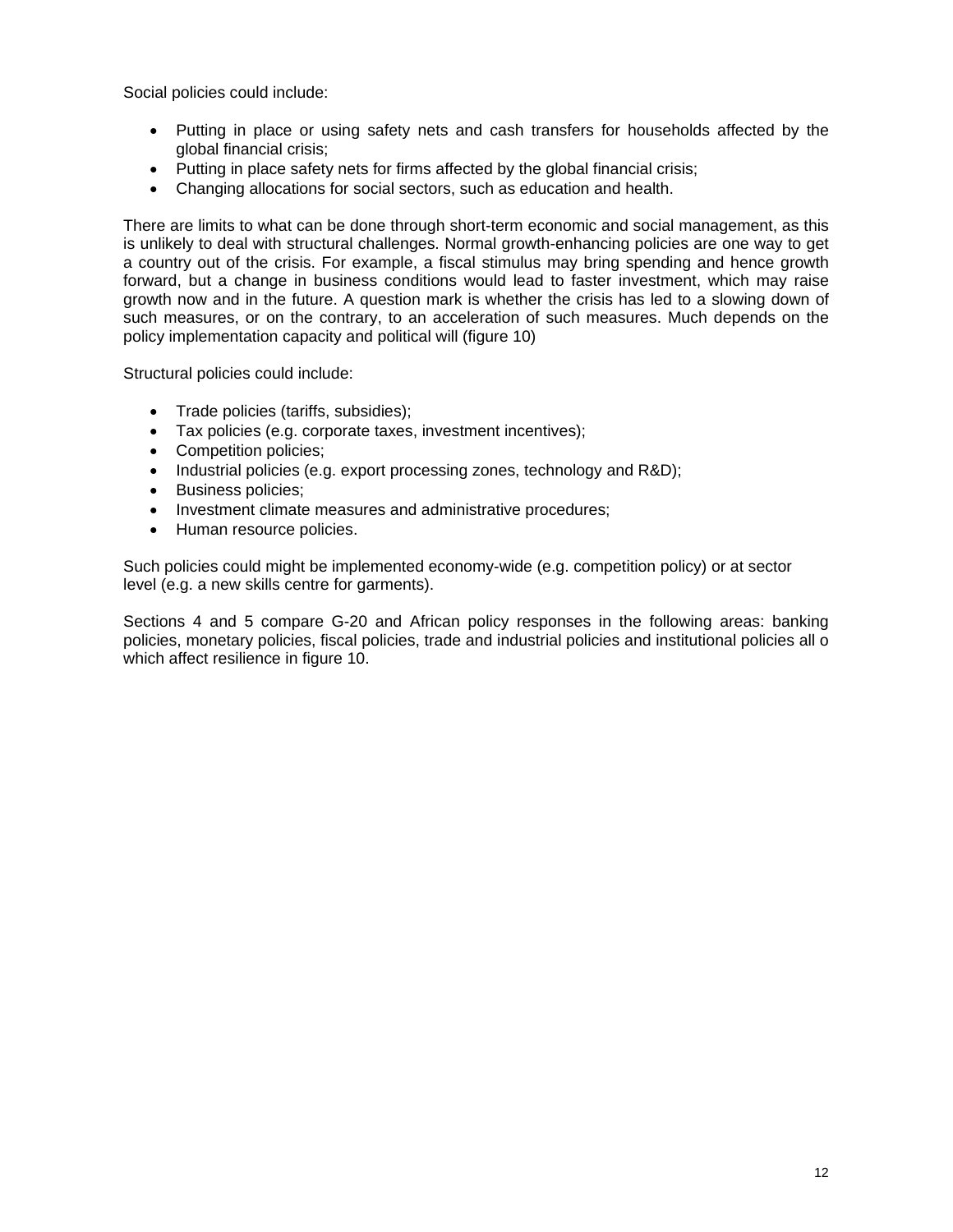## **4. G-20 country policy and institutional responses**

## **4.1 Financial policies**

When the crisis broke in earnest with the fall of Northern Rock and then Lehman Brothers, developed countries faced a situation of collapsed stock markets and defaulting capital markets and banks. The whole financial system was at risk of collapsing. G-20 countries responded quickly and bailed out banks. The costs of bank bailouts amounted to several trillions of US dollars and are still ongoing (with a £40 billion bailout of Royal Bank of Scotland (RBS) in the UK on 3 November 2009).

There is general agreement that regulatory failures lie at the heart at the malfunctioning of the financial markets, yet so far very few new regulations have been introduced. G-20 discussions have centred around agreeing reforms to the national and global supervisory system – in capital requirements, liquidity, leverage, governance and transparency. The most recent G-20 Finance Ministers Meeting (St Andrews, 6 November 2009) also heard call to discuss insurance fees to reflect systemic risk; collective or individual resolution funds; contingent capital arrangements; and global financial levies.

## **4.2 Monetary policies**

Monetary policies were accommodative. Interest rates were reduced to post-war lows in most countries (Table 3), although few were convinced that this alone was sufficient, given that capital markets were not responding initially.

|              | Jul-08 | $0-6n$<br>⋖    | $-08$<br>န္<br>Ō | $Oct-08$ | Nov-08 | <b>Dec-08</b> | $Jan-09$ | $eb-09$<br>ш.  | ęo.<br>vari<br>⊠ | Apr-09         | ęo<br>Vay.     | Jun-09         | Jul-09         | ခု<br>Aug-     | $Sep-09$       | $Oct-09$       |
|--------------|--------|----------------|------------------|----------|--------|---------------|----------|----------------|------------------|----------------|----------------|----------------|----------------|----------------|----------------|----------------|
| US           | 2      | $\overline{2}$ | 2                |          |        | 0.25          | 0.25     | 0.25           | 0.25             | 0.25           | 0.25           | 0.25           | 0.25           | 0.25           | 0.25           | 0.25           |
| Euro area    | 4      | 4.25           | 4.25             | 3.75     | 3.25   | 2.5           | 2        | $\overline{2}$ | 1.5              | 1.25           |                |                |                |                |                |                |
| UK           | 5      | 5              | 5                | 4.5      | 3      | 2             | 1.5      |                | 0.5              | 0.5            | 0.5            | 0.5            | 0.5            | 0.5            | 0.5            | 0.5            |
| Japan        | 0.5    | 0.5            | 0.5              | 0.3      | 0.3    | 0.1           | 0.1      | 0.1            | 0.1              | 0.1            | 0.1            | 0.1            | 0.1            | 0.1            | 0.1            | 0.1            |
| Australia    | 7.25   | 7.25           | 7                | 6        | 5.25   | 4.25          | 3.25     | 3.25           | 3                | 3              | 3              | 3              | 3              | 3              | 3              | 3.25           |
| Argentina    | 9.14   | 9.05           | 9.1              | 9.5      | 11.25  | 11.5          | 11.75    | 11.38          | 10.88            | 10.5           | 10.5           | 10.5           | 10.5           | 10.5           | 10.5           | 10.5           |
| Brazil       | 12.25  | 13             | 13               | 13.75    | 13.75  | 13.75         | 12.75    | 12.75          | 11.25            | 10.25          | 10.25          | 9.25           | 8.75           | 8.75           | 8.75           | 8.75           |
| Canada       | 3      | 3              | 3                | 2.25     | 2.25   | 1.5           |          |                | 0.5              | 0.25           | 0.25           | 0.25           | 0.25           | 0.25           | 0.25           | 0.25           |
| China        | 7.47   | 7.47           | 7.2              | 6.66     | 5.58   | 5.31          | 5.31     | 5.31           | 5.31             | 5.31           | 5.31           | 5.31           | 5.31           | 5.31           | 5.31           | 5.31           |
| India        | 6      | 6              | 6                | 6        | 6      | 5             | 4        | 4              | 3.5              | 3.25           | 3.25           | 3.25           | 3.25           | 3.25           | 3.25           | 3.25           |
| Indonesia    | 8.75   | 9              | 9.25             | 9.5      | 9.5    | 9.25          | 8.75     | 8.25           | 7.75             | 7.5            | 7.25           | 7              | 6.75           | 6.5            | 6.5            | 6.5            |
| Mexico       | 8      | 8.25           | 8.25             | 8.25     | 8.25   | 8.25          | 7.75     | 7.5            | 6.75             | 6              | 5.25           | 4.75           | 4.5            | 4.5            | 4.5            | 4.5            |
| Russia       | 10.75  | 11             | 11               | 11       | 11     | 13            | 13       | 13             | 13               | 12.5           | 12             | 11.5           | 11             | 10.75          | 10             | 9.5            |
| Saudi Arabia | 5.5    | 5.5            | 5.5              | 4        | 3      | 2.5           | 2        | $\overline{2}$ | $\overline{2}$   | $\overline{2}$ | $\overline{2}$ | $\overline{2}$ | 2              | $\overline{2}$ | $\overline{2}$ | $\overline{2}$ |
| South Africa | 12     | 12             | 12               | 12       | 12     | 11.5          | 11.5     | 10.5           | 9.5              | 9.5            | 7.5            | 7.5            | 7.5            | $\overline{7}$ |                | $\overline{7}$ |
| South Korea  | 5      | 5.25           | 5.25             | 4.25     | 4      | 3             | 2.5      | $\overline{2}$ | 2                | 2              | 2              | $\overline{2}$ | $\overline{2}$ | $\overline{2}$ | $\overline{2}$ | $\overline{2}$ |
| Turkey       | 16.25  | 16.75          | 16.75            | 16.75    | 16.25  | 15            | 13       | 11.5           | 10.5             | 9.75           | 9.25           | 8.75           | 8.25           | 7.75           | 7.25           | 6.75           |

**Table 3: Short-term interest rates, Jul 2008-Oct 2009 (%)** 

*Source*: http://www.tradingeconomics.com/Economics/Interest-Rate.aspx.

## **4.3 Fiscal policies**

G-20 leaders gathered in London on 2 April 2009 and coordinated a global fiscal stimulus worth several percentage points of GDP (e.g. 13.5% in China and 5.9% in the US). The implementation of this stimulus occurred much faster in China than in the US.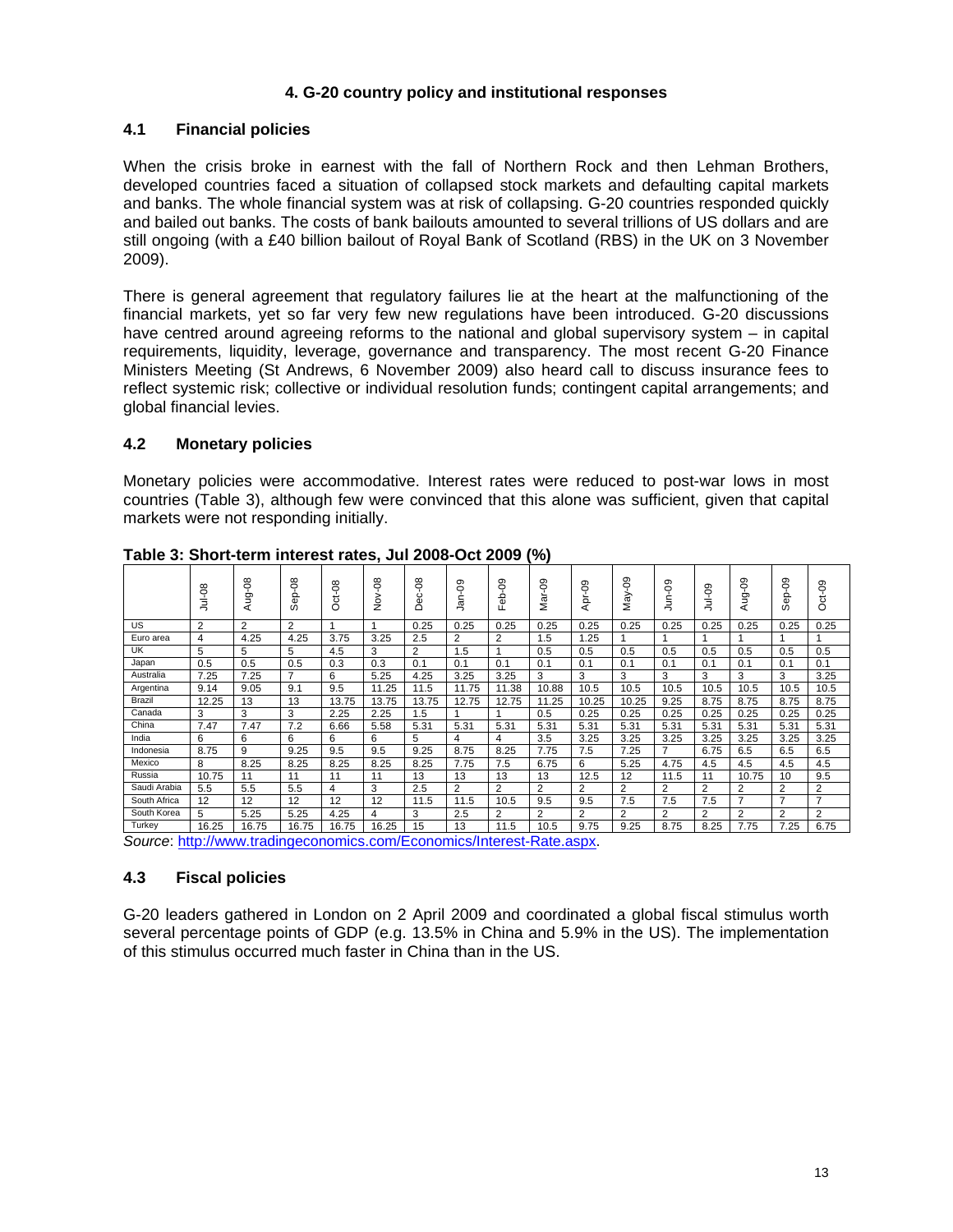|               | <b>Bank bailouts</b> |        | <b>Fiscal stimulus</b> |       | Public debt | Public debt   |
|---------------|----------------------|--------|------------------------|-------|-------------|---------------|
|               | \$ bn                | % 2008 | \$bn                   | % GDP | as % GDP    | as % GDP      |
|               |                      | GDP    |                        | 2008  | 2007        | 2009 (latest) |
| Australia     | n/a                  |        | 19.3                   | 1.8   | 15.6        | 17.8          |
| Canada        | n/a                  |        | 43.6                   | 2.8   | 64.7        | 70.9          |
| China         | 100                  | 2.3%   | 586                    | 13.5  | 17.8        | 18.3          |
| France        | 576.6                | 20.1%  | 20.5                   | 0.7   | 63.8        | 76.0          |
| Germany       | 970                  | 26.4%  | 130.4                  | 3.4   | 65.4        | 76.3          |
| Italy         | 30.1                 | 1.3%   | 7.0                    | 0.3   | 103.9       | 113.8         |
| Japan         | 131                  | 2.7%   | 104.4                  | 2.2   | 170.8       | 187.4         |
| Korea         | 100                  | 10.8%  | 26.1                   | 2.7   | 27.0        | 29.1          |
| UK.           | 1348                 | 50.3%  | 40.8                   | 1.5   | 44.0        | 65.9          |
| <b>US</b>     | 4300                 | 27.8%  | 841.2                  | 5.9   | 36.9        | 49.8          |
| Argentina     | n/a                  |        | 4.4                    | 1.3   | 56.9        | 52.3          |
| <b>Brazil</b> | n/a                  |        | 8.6                    | 0.5   | 45.1        | 40.6          |
| India         | n/a                  |        | 6.5                    | 0.5   | 61.3        | 60.1          |
| Indonesia     | .676                 | .13%   | 12.5                   | 2.5   | 34.8        | 31.1          |
| Mexico        | n/a                  |        | 11.4                   | 1.0   | 20.8        | 28.0          |
| Russia        | 27.4                 | 1.6%   | 30.0                   | 1.7   | 5.9         | 13.5          |
| Saudi Arabia  | n/a                  |        | 49.6                   | 9.4   | 25.7        | 21.8          |
| South Africa  | n/a                  |        | 7.9                    | 2.6   | 31.8        | 34.7          |
| Spain         | 193.8                | 12.1%  | 75.3                   | 4.5   | 36.7        | 55.6          |
| Turkey        | n/a                  |        | 0.0                    | 0.0   | 40.5        | 46.7          |

## **Table 4: Financial and fiscal responses in G-20 countries**

*Sources*: *The Economist* 'Global Debt Comparison: http://buttonwood.economist.com/content/gdc. Also, China = International Herald Tribune (2008). France; Germany; Italy; Spain = EC (2009). Japan = Jiji Press (2008). Korea = Asia in Focus (2009). UK = Prasad and Sorkin (2009). Indonesia = Asia in Focus (2008). Russia = Business and Finance Daily News Service (2009).

## **4.4 Trade, currency transactions and industrial and development policies**

Developed countries have become more protectionist (Evenett, 2009), despite promises by the G-20 to do so; this was noticeable in higher tariffs, higher non-tariff barriers, higher subsidies (EU dairy), buying of local provisions (automobile industry) and tighter restrictions on labour mobility. Industrial policy is back on the menu of options, given that many realise now more than ever before that the market can fail to allocate resources efficiently, and such market failures need to be addressed (te Velde and Morrissey, 2005). However, countries have not become as protectionist (Newfarmer and Gamberoni, 2009), as they did in the 1930s, when turning inwards deepened and prolonged the depression.

Recently, countries such as Brazil and Colombia have re-imposed capital controls, e.g. a 2% tax on capital inflows, as several emerging countries have recently received a great deal of portfolio capital, which has led to exchange rate appreciations. Tobin taxes on currency transactions, once considered hot air, are now seriously being considered. Banks in the UK and US are being urged to hold more capital.

The London G-20 summit in April 2009 was successful with regard to raising development issues and involving low-income stakeholders, including those from Africa. It was able to increase resources to IFIs significantly and raise \$50 billion for low-income countries. Partly as a result, the IMF, and the World Bank to a lesser extent, significantly expanded its exposure in Africa. However, by the Pittsburgh G-20 Summit, the debate had shifted to bankers' bonuses and global imbalances, rather than development or regulatory issues.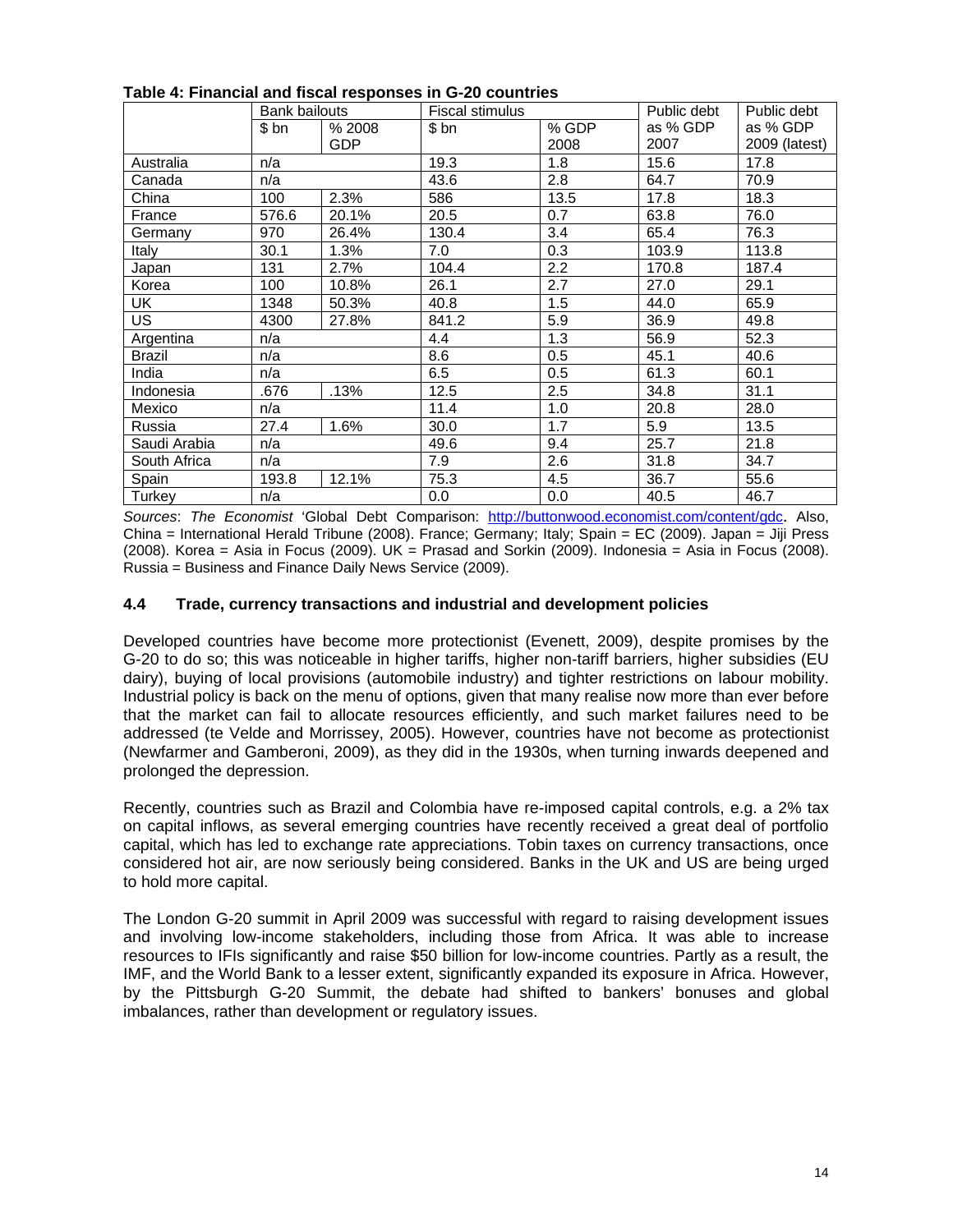## **4.5 Institutions**

A key feature of the crisis response in G-20 countries is the quality of the institutional response. Governance structures were flexible enough for countries to turn away from becoming protectionist, design bailout packages when needed and coordinate fiscal stimuli and monetary policy responses.

Bodies such as the Financial Services Authority (FSA) have continued to lead debates on bank capital adequacy ratios, Tobin taxes and bankers' bonuses.

However, there is inertia with regard to decision making, e.g. on regulatory reform, although some maintain that, despite the good wishes of the Washington G-20 leaders' meeting in October 2008, European regulation was already advanced enough to require little change. No truly new and binding regulation seems to have been agreed on since, although Appendix 2 provides a list of some ideas. While each crisis tends to lead to calls for more transparency and prudential regulation, very little is emerging. Increasing banking capital is difficult when banks are also forced to lend more to businesses and households and, bankers' bonuses are back with a vengeance. The debate on tax havens has moved on, but apart from inevitable closures of some and reluctance to bail them out, there have been few effects on developing countries.

## **5. African country policy and institutional responses**

## **5.1 Financial policies**

Very few countries needed to respond to the crisis with financial policies. There were some bank rescue and financial sector packages. For example, there were a number of financial sector policies to address the financial sector crisis linked to the construction boom in Nigeria. But banks were generally strong in such countries as Mauritius and South Africa, with high capital adequacy ratios and fewer problems in inter-bank lending (which is more common in developed countries).

## **5.2 Monetary policies**

Two-thirds of countries are expected to have eased their monetary policy in response to the crisis, compared with 100% in the G-20. So, while monetary policies were countercyclical, not all African countries have been affected in the same way, and some were facing inflationary pressures as a response to high commodity prices.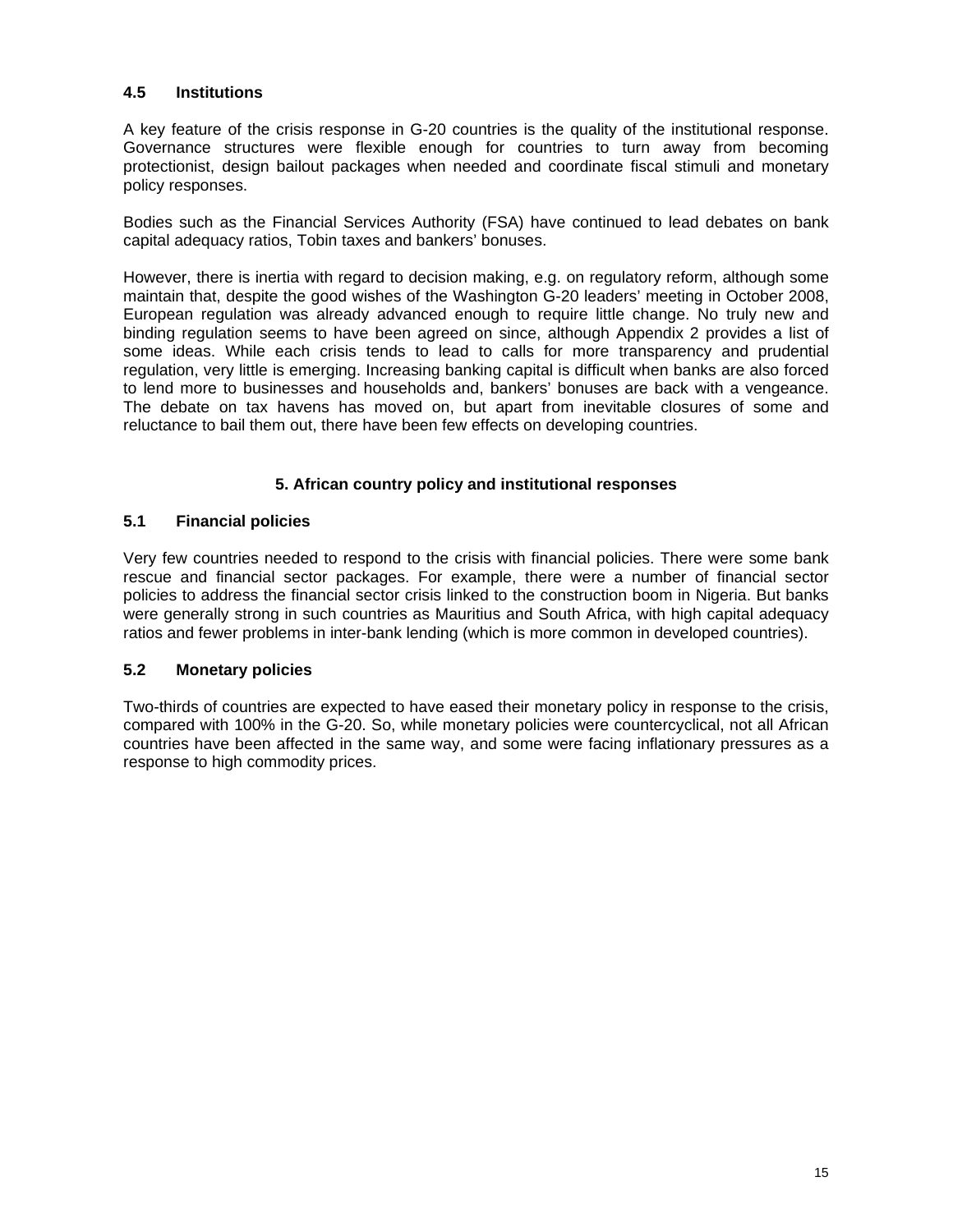



*Source*: IMF Regional Economic Outlook.

## **5.3 Fiscal policies**

According to the IMF, the fiscal stance was expected to be eased in most African countries (Figure 10) as government deficits are expected to be increased. On the whole, this may owe less to increases in expenditure and more to decreases in trade, meaning losses in tariff revenues, which have been important for overall government revenues and losses in corporate tax revenues. The 2009 October Regional Economic Outlook (IMF) suggests that SSA is set to incur a deficit of 4.75% of GDP in 2009 compared with a surplus of 1.75% of GDP over 2004-2008, reflecting sharp swings in fiscal aggregates in the oil-exporting and middle-income countries, but also in lowincome countries and fragile states, from 2% of GDP in 2004-2008 to 3-5% in 2009.



**Figure 12: Fiscal policy in SSA (% of countries, changes in fiscal stance vs. 2008)** 

*Source*: IMF Regional Economic Outlook.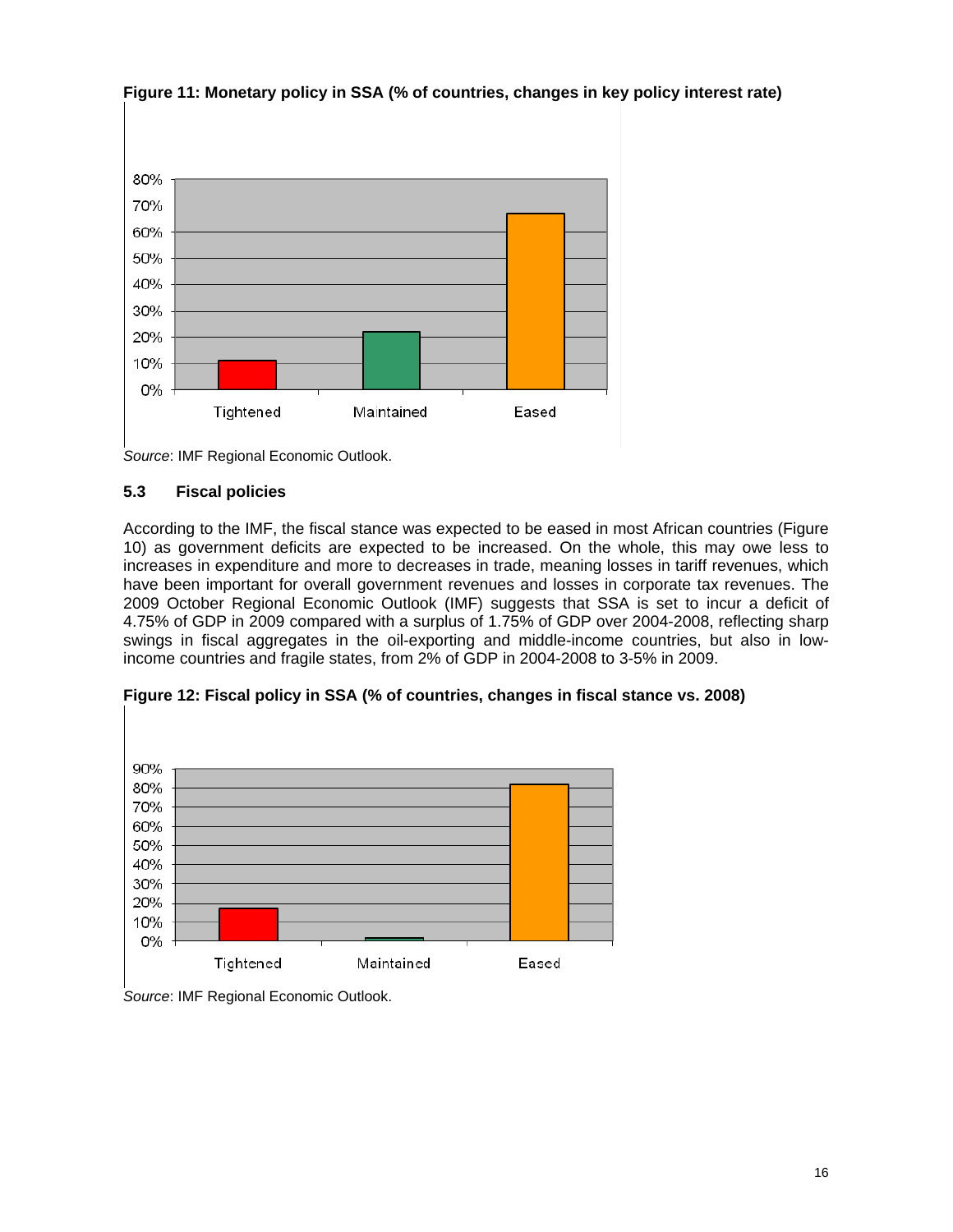## **5.4 Other policies**

The UN Conference on Trade and Development (FDI on-line database 2009) suggests that several African countries have adopted policy measures that seek to promote private investment and FDI:

- Burundi has adopted a new investment code which aims to attract foreign investors.
- Egypt has decided to establish various free industrial zones.
- Kenya has privatised a number of utilities.
- Mauritius has enacted competition legislation, introducing restrictions on monopolies and collusion.

On the other hand, Zambia has introduced a new tax regime, raising the tax rate in the mining industry. Overall, UNCAD suggests that FDI reforms might be slowed down a little.

The 2010 Doing Business report published by the World Bank in September 2009 (World Bank, 2009) suggests that African countries are still reforming, increasingly more so than in OECD countries. The report shows that the momentum for reform has not been lost in Africa (latest data points are for the 12 months up until June 2009), see also figure 13.

Indications on financial and capital market reforms also suggest that countries are continuing their reforms. South Africa has liberalised international capital flows further, with Tanzania doing this in a regional context.

While in the past there has been much policy uncertainty, much of SSA has not engaged in kneejerk reactions against globalisation.



**Figure 13: Countries in the region with at least 1 pro-investment reform, 2005-2010 (%)** 

## **5.5 Institutions**

An interesting feature is the institutional context within which policy decisions are being made (te Velde et al., 2009a). Countries such as the Democratic Republic of Congo (DRC), Kenya, Mauritius, Nigeria and South Africa have also started task forces to monitor the effects of the global financial crisis. There is a question as to which circumstances such institutions work best under, e.g. when there are already good state–business relations. Sen and te Velde (2009) find that there is still much to improve with regard to state–business relations in SSA. It is of course not possible easily to transfer US or UK institutions responsible for flexible responses, but it looks as if the current financial crisis is bringing state and business in closer contact than previously was the case in a number countries because of the urgency.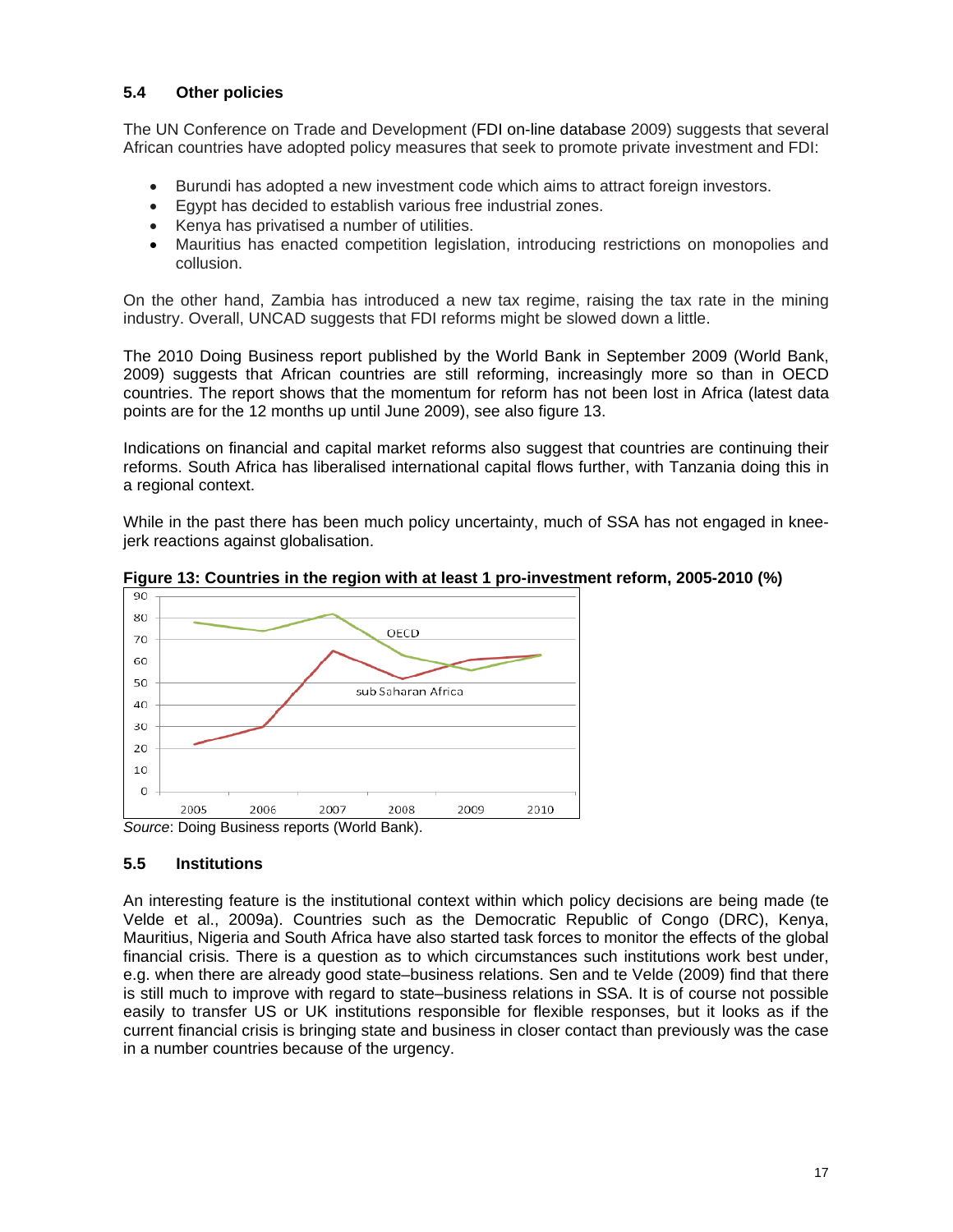## **6. What can African countries learn and what can African countries teach the world?**

## **6.1 Who and what got us into this mess?**

Regulatory failures in G-20 countries were responsible for leveraged financial markets exposed to weakening construction sectors, using sophisticated financial products that few understood. But, unlike in Europe and the US, the South Africa inter-bank market is working normally, capital adequacy ratios are strong and, by summer 2009, no bank had had to approach the South African Reserve Bank for extraordinary assistance.

In Mauritius, the banking sector has been resilient to the crisis owing to adequate capitalisation of private banks. It was overleveraged to toxic assets and had high and increasing profits. The capital adequacy ratio of commercial banks (increasing from 15% to 17% from December 2008 to March 2009) is well above the required minimum of 10%. The banking sector also has significant and increasing liquid assets (36.1% of total assets in December 2008, increasing to 40.4% in March 2009) (see Mauritius Financial Stability Report of August 2009).

In Kenya, all 45 banks meet the criteria for minimum core capital requirements (capital adequacy 18.1% June 2009 vs. required 12%); there was adequate liquidity to meet the payment needs of the financial system (liquidity ratio average 42.4% vs. required 20%); there was an appropriate balance between loans and deposits (75%: Ksh712B against Ksh953B – June 2009); and the ratio of gross non-performing loans to gross loans, at 9.4% in June 2009, has declined from a high of 10.60% in December 2007. Lending to the private sector increased by 19.2% during the year to June 2009.

Thus, developing country financial markets have been less exposed and more focused on lending to the real sector. Developed countries should learn from this.

## **6.2 Fiscal stimulus versus fiscal sustainability: Who is more prudent?**

G-20 countries are likely to see budget deficits of more than 10% of GDP in 2009 in implementing large stimulus packages. On the other hand, in the case of a \$50 million loan to Ethiopia granted in February 2009 under the Exogenous Shocks Facility, some observers suggest that the IMF programme requires the government to tighten monetary and fiscal policy; the government's deficit is to be brought down from 2.7% of GDP to zero. While there is some more space for governments to increase their deficits (Kenya, Mozambique), by around 2% of GDP, there still seems to be external pressure and G-20 stimuli are worth much more. Indeed, declines in GDP are likely to be more than 3-4% in many developing countries. Government debt has not yet reached G-20 levels (e.g. some project EU debt to reach 100% of GDP soon), while Kenyan debt to GDP is 44.5%, so a stimulus is still sustainable. African countries need to engage on structural spending, e.g. infrastructure, so they should be provided the space as long as they have the capability to take on the debt (although this does not mean an indiscriminate approach to taking on debt).

## **6.3 Monetary policies: Are all doing what they can?**

Both G-20 and African countries have eased their monetary policies significantly, although some countries are still suffering from inflationary policies, so qualitatively there is little difference.

## **6.4 External reserves: Global imbalances affecting the G-20**

It is well known that global imbalances are a major feature of the current crisis. There are large current account deficits in the US and UK and large current account surpluses and reserves in China and Germany. G-20 countries are currently resolving their imbalances, but it is unclear how and why poor countries have been affected by this.

Developing countries with higher reserves and lower debt have been able to weather the storm much better. The DRC, for example, had very few reserves (apparently only a few days' worth of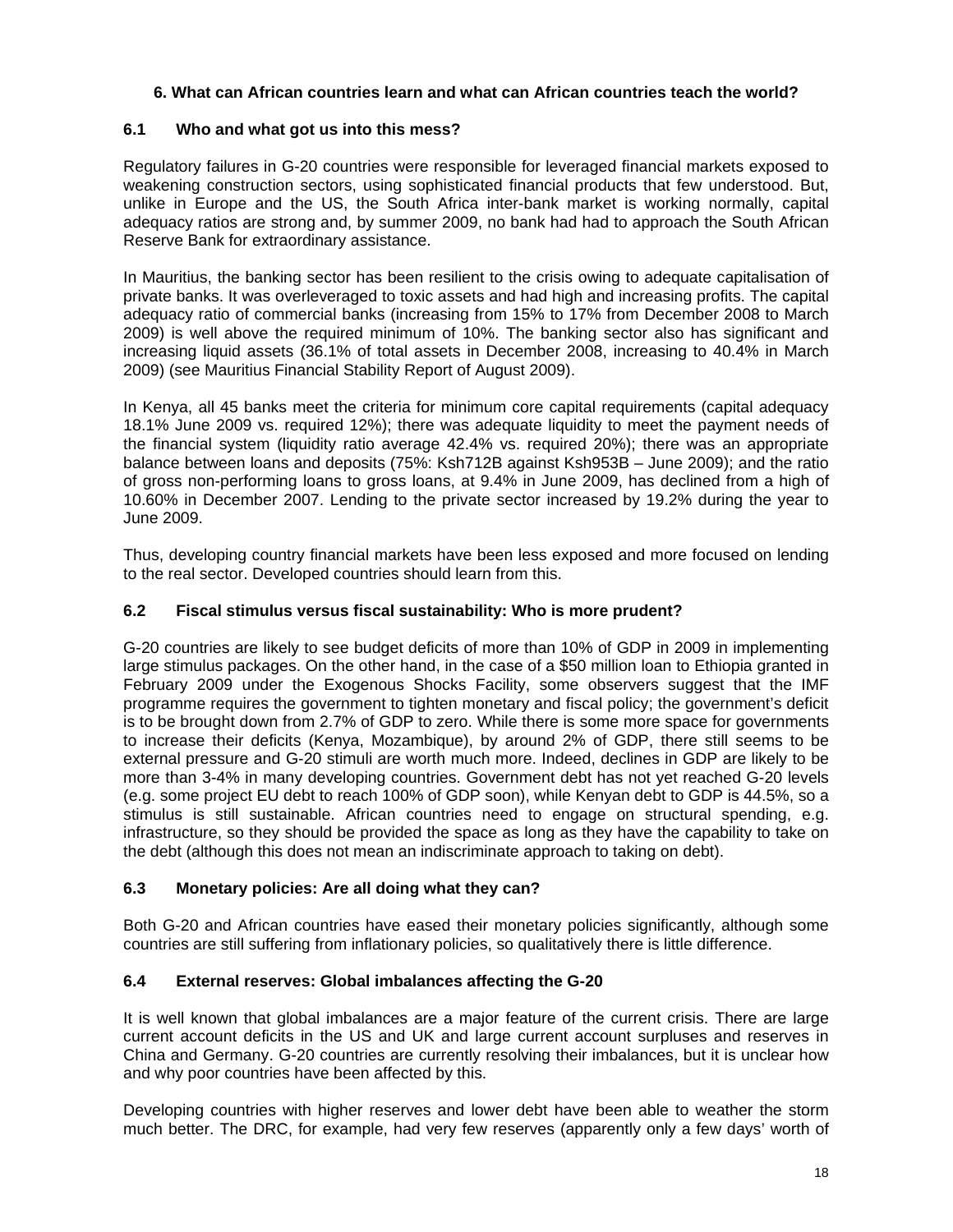imports) and had to be bailed out by the IMF when commodity prices fell; Bolivia had built up reserves on the basis of high mineral prices and so was in a much better position (te Velde, 2009). On the other hand, Mauritius, a small country affected by declines in tourism and remittances, was able to implement a fiscal stimulus; St Lucia, affected by a similar shock, was not able to do this (te Velde et al., 2009b).

## **6.5 Trade policies: Who is reversing the trend to openness?**

All the indications are that developed countries have become slightly more protectionist, while developing countries seem to have done better. Some might even suggest that an export-led model is not useful anymore, although this seems farfetched. Countries become richer by specialisation and technical change, which are impossible in a closed economy.

However, much more can be done to reduce exposure and increase resilience to the crisis. Countries tend to be more exposed to external crises if they are more concentrated in crisisaffected products (oil, copper, some garments, etc), so more diversified countries have been able to cushion crisis impacts. More developed countries tend to be more diversified so have more lessons on this.

## **6.6 International bank lending policies: Who is withdrawing funds?**

Exposure of African countries to international bank lending differs enormously, from 0-100% of all banking assets. Initially, anecdotal evidence suggested few pullouts by international banks; now we know that there have been substantial withdrawals, even from several African countries, in part because of pressures in home countries.

The effects in Africa may not have been as large as those in Eastern Europe. The latest European Bank for Reconstruction and Development (EBRD) transition report suggests that the regions need to reconsider the growth vs. instability effect of inter-bank lending. Brambila Macias and Massa (2009) suggest that international bank lending to Africa has grown substantially and that this has had a positive growth effect, but there is now likely to be further instability, which can be a drag on growth.

G-20 countries are openly discussing how to tax banking activity. For example, Gordon Brown reopened a global discussion on the social contract between banks and society (in the Financial Times, 9 November 2009). One proposal is a transaction tax on financial flows. But if this is not implemented globally it will not work; if it is, and if it works to dampen financial flows, it will distort capital markets (e.g. pension and hedge funds, in addition to banks) in ways which may even reduce global growth. It is also not clear how developing countries fit into this.

Such a discussion on the vexed question of transaction taxes usefully clears the way to implement other proposals, related to capital adequacy ratios and living wills for banks. For example, raising capital adequacy ratios of banks can help address boom and bust cycles in the future, although implementation needs to be phased in over time, as African countries (suffering a 10% drop in internal bank lending in the year to June 2009) and UK small and medium-sized enterprises are already seeing the negative effects of demanding a large capital base quickly.

Analogous to the 'publish what you pay' initiative for extractive industries in poor countries with poor governance, developed country banks now need a 'publish what you lend and what you do for society' commitment from banks, backed up by state regulations that make clear to shareholders and customers that their banks could in future be bailed out only to the extent that banks are fulfilling a socially useful function. Space for bankers' bonuses could similarly be linked to achieving economic rates of return, not short-run financial returns. The practices of development finance institutions in developing countries can teach us a great deal.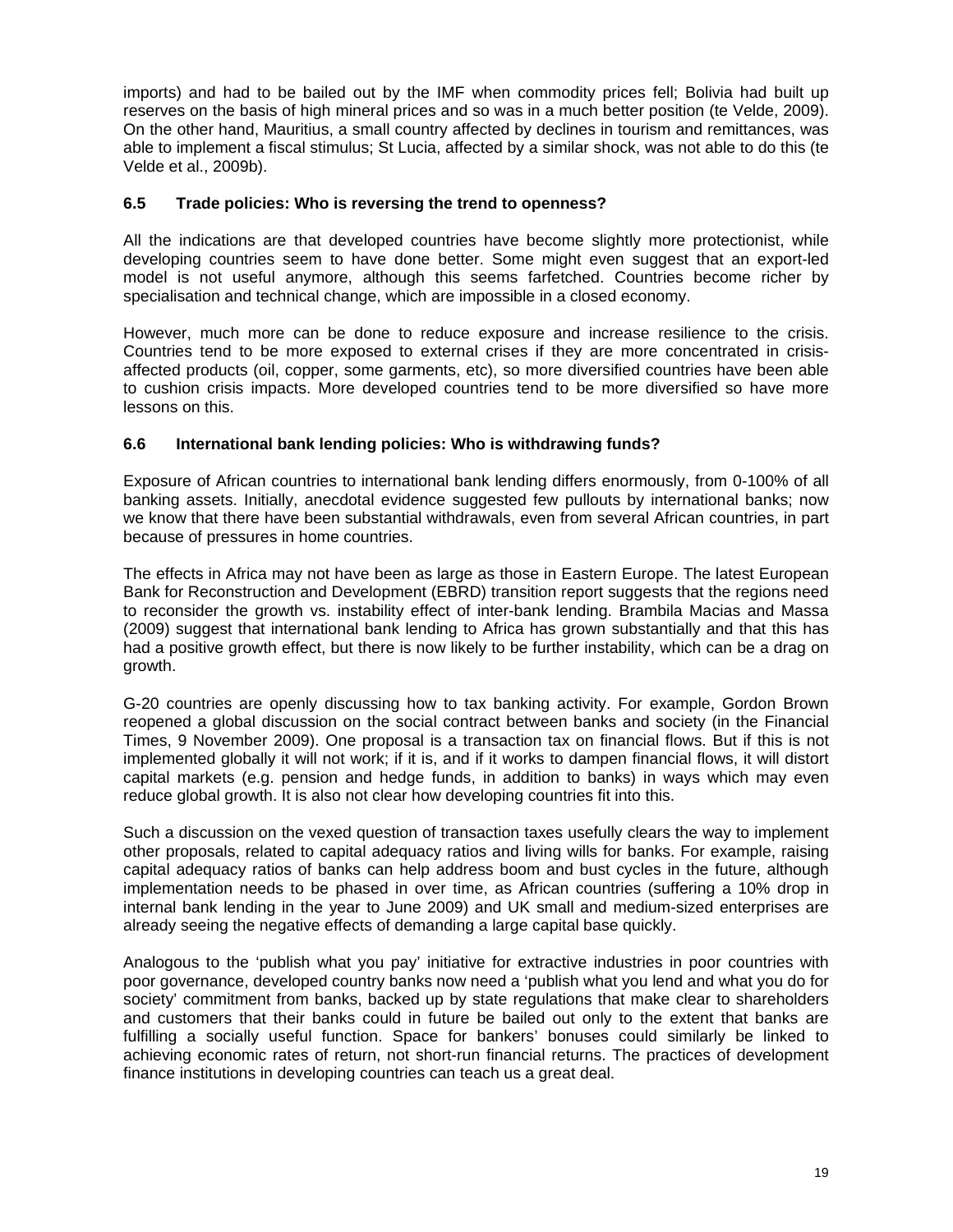## **6.7 Industrial policies: Where is the debate more active?**

G-20 countries have actively tried to support certain sectors (e.g. the automobile sector) throughout the crisis. Similar responses are happening in countries such as Mauritius, whose budget announced support to firms affected by the crisis. It is fair to say that the debate on industrial policy is much more alive in developing countries (mainly Asian).<sup>2</sup> There are many examples of what works and what can go wrong.

## **6.8 Shift in state-business relations: Which SBRs are most stable?**

To respond to the challenges of the global financial crisis and to be able to make the right policy decisions, it is important to have the right institutional framework in place to make the right policy decisions. The foundations of state–business relations are being shaken. Research suggests that only the most institutionalised (in the formal or informal sense) can act in an effective way (Sen and te Velde, 2009) to address market and coordination failures in development. Throughout the developed world, the public sector has taken over banks, forcing them to lend to small enterprises. We already know that (financial) markets can fail (te Velde and Morrissey, 2005), and now we also know that this applies in practice, signalling the end of *laissez-faire*. Thus, SBRs in developed countries are in flux.

While there are new initiatives in African countries, these seem to be less wide-ranging than in developed countries. Ghana, for example, has set up a commission to monitor the impact of the crisis; South Africa has introduced a new subcommittee of the national body governing relationships among government, business and labour; and Mauritius has used its already established institutions to respond flexibly. However, most African countries still need to set up effective consultative state–business relations.

## **7. Conclusions**

The global financial crisis has affected G-20, African and other countries. Effects have been widespread and have encompassed a wide range of transmission belts, albeit different ones in different countries, and with different levels of impact. When the crisis broke, several analyses at the time (in September 2008) suggested that SSA would not be affected as much because financial systems were not leveraged as much as in the UK and the US. By the end of 2008, however, it had become clear that SSA was feeling the effects of the crisis, probably mostly through real channels. Recently, it has become clear that SSA has been affected also by financial contagion. International bank lending increased at unsustainably fast rates until September 2008, but has since decreased significantly, by around 10% in the case of Africa. Based on actual evidence so far, and in some cases forecasts, we note a shortfall of some \$134 billion for SSA countries (trade, bank lending, remittances, portfolio flows and FDI).

This paper finds that G-20 countries have acted through fast and large bailouts, historically large fiscal stimuli and accommodative monetary policies. It seems that African countries could learn from this, in part in terms of the flexibility and responsiveness of policies and institutions. However, African countries have also put in place their own responses to the crisis – albeit with a time lag. Moreover, developed G-20 countries are currently not always regarded as the right master, and African countries may have outgrown apprentice status on some issues, so it may be inappropriate to think only in terms of lessons from G-20 countries for Africa.

We have examined the master–apprentice relationship with regard to several issues, and conclude the following:

 $\overline{a}$ 

<sup>2</sup> For a recent debate see http://www.odi.org.uk/events/audio-video.asp?id=2048&title=role-industrial-policydevelopment.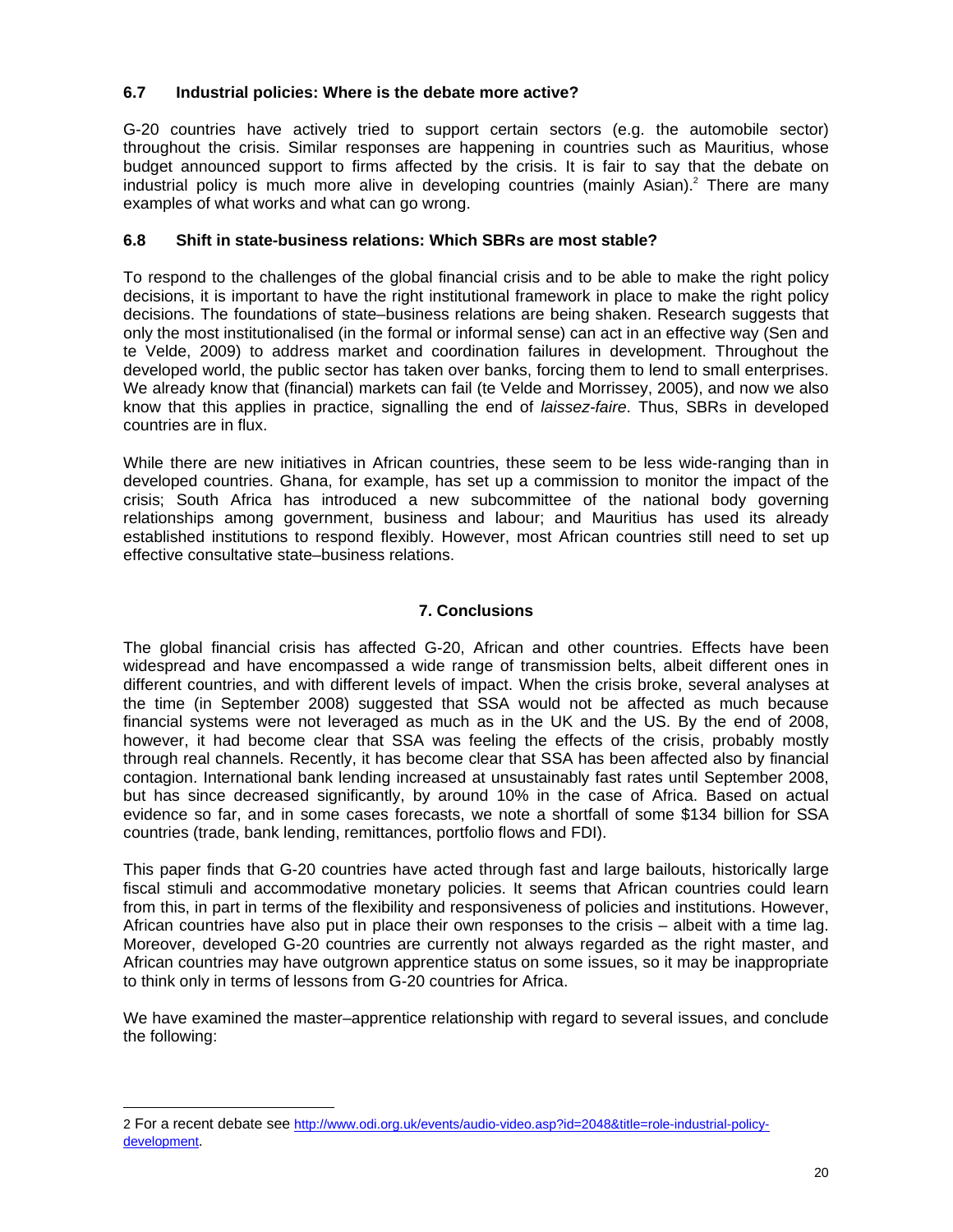- It was poor regulation in G-20 countries that got us into the financial crisis, not African countries.
- Fiscal policy in African counties seems to have been tighter, sometimes against their own development interests (even though the IFIs have allowed some extra budgetary space), compared with G-20 countries.
- Both G-20 and African countries have introduced accommodative monetary policies, but G-20 countries were much faster as they faced fewer inflationary pressures going into the crisis.
- Global imbalances and differences in reserves are affecting the G-20 more than African countries.
- If anything, G-20 countries, not African countries, are reversing a previous trend towards openness and have become more protectionist. African countries are now better reformers than OECD countries.
- G-20 countries are withdrawing international bank lending from African countries, and G-20 countries need to tighten up on regulation, while African countries have been prudent.
- G-20 countries are considering the use of industrial policies, yet the debate is much more active on this with respect to developing countries.
- A shift in state–business relations seems to be happening in G-20 countries more than in African countries.

We note, however, that there are still some useful messages for African countries:

- There needs to be more debate on the appropriateness of the fiscal stance in African countries in times of crisis.
- There needs to be more emphasis on building flexible institutions to ensure that taskforces work.
- There needs to be a more active approach to openness and trade and finance diversification, not only because of general development concerns but also to make growth more crisis resilient and to reduce exposure to the shock (e.g. regional exports in Uganda and ICT exports on Mauritius; and foreign vs. local sources of lending) and promote domestic resource mobilisation.

#### **References**

Asia in Focus (2008) 'Indover Bank Bailout to Save State Assets: Indonesian VP'. 27 October. Asia in Focus (2009) 'S Korea's Parliament Approves Bank Bailout Plan'. 30 October.

- Brambila Macias, J. and I. Massa (2009) *The Global Financial Crisis and Sub-Saharan Africa: The Effects of Slowing Private Capital Inflows on Growth*. Working Paper 304. London: ODI.
- Briguglio, L., G. Cordina, N. Farrugia and S. Vella (2006), Conceptualizing and measuring economic resilience, in L. Briguglio, G. Cordina and E. J. Kisanga (eds.), Building the Economic Resilience of Small States, Malta: Islands and Small States Institute of the University of Malta and London: Commonwealth Secretariat, pp. 265-288.
- Business and Finance Daily News Service (2009) 'Russia Plans USD27.4bn Bank Bailout'. 27 January.
- Calì, M. and S. Dell'Erba, (2009) *The Global Financial Crisis and Remittances: What Past Evidence Suggests*. Working Paper 303. London: ODI.
- Elliot, D.J. (2009) 'What Obama's Financial Regulation Reform Announcement Means'. Washington, DC: Brookings Institute.
- Economist Intelligence Unit (2009) *Country Finance October 2009.* London: EIU.
- European Commission (2009) *Economic Crisis in Europe: Causes, Consequences and Responses*. Brussels: EC.
- Evenett, S. (ed.) (2009) 'Broken Promises: A G-20 Summit Report by Global Trade Alert'. London: CEPR.
- Fosu., A. and W. Naude (2009), *Policy Responses to the Global Economic Crisis in Africa*, UNU Policy Brief 3, 2009.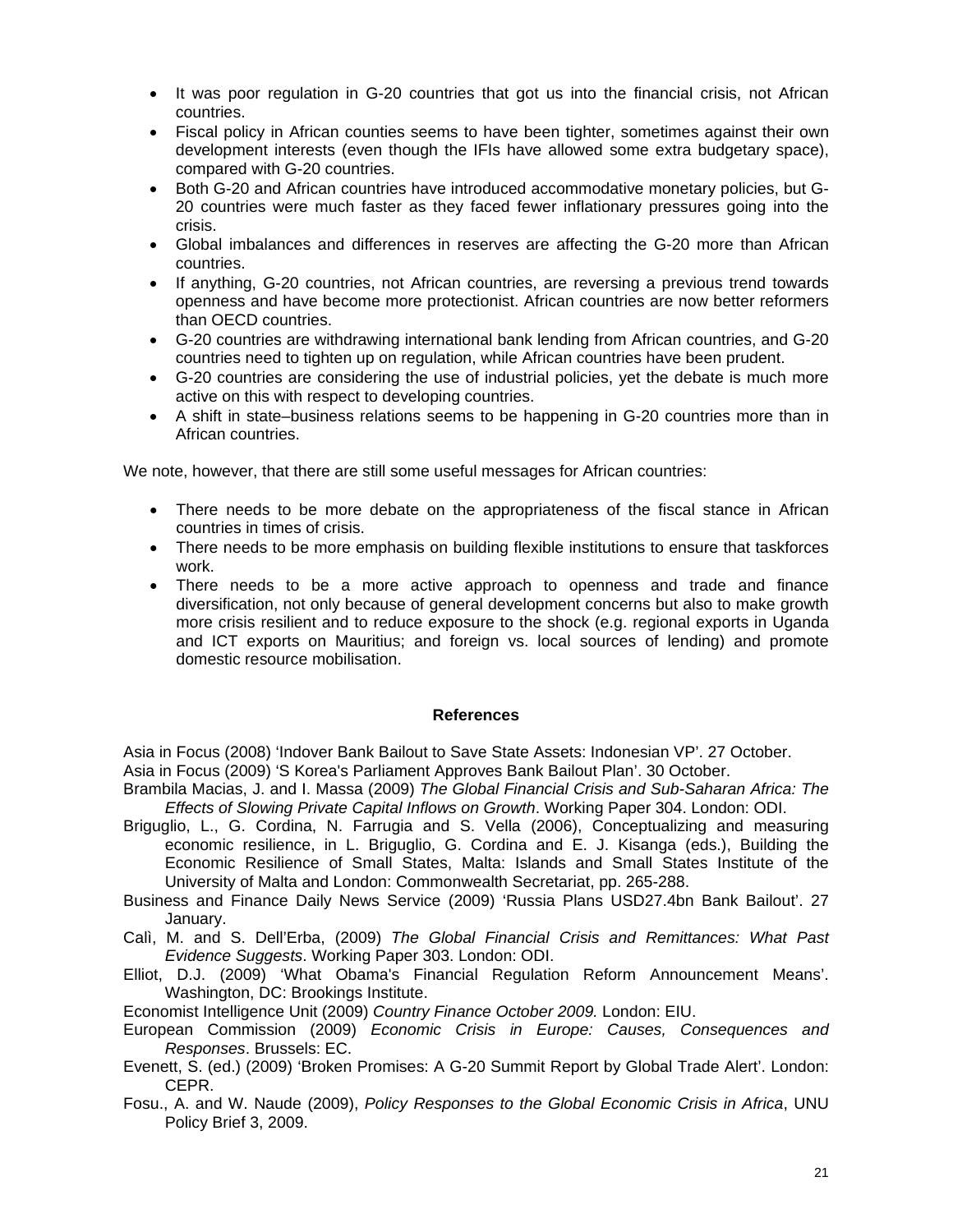Guillaumont, P. (2008), An Economic Vulnerability Index: Its Design and Use for International Development Policy, UNU-WIDER Research Paper No. 2008/09, November 2008.

International Herald Tribune (2008) 'China Approves Bank Bailout'. 22 October.

- International Monetary Fund (2009a) *The Implications of the Global Financial Crisis for Low-Income Countries*. Washington, DC: International Monetary Fund.
- International Monetary Fund (2009b) *World Economic Outlook Autumn 2009*. Washington, DC: International Monetary Fund.
- Jiji Press (2008) 'Japan to Put Bank Bailout Law into Force Next Week'. 12 December.
- Massa, I. and D.W. te Velde (2008) *The Global Financial Crisis: Will Successful African Countries Be Affected?* Background Note. London, UK: ODI.
- Newfarmer R. and E. Gamberoni (2009) 'Trade Protection: Incipient but Worrisome Trends'. *Trade Note* 37, March. Washington, DC: World Bank.
- Overseas Development Institute (2009) *A Development Charter for the G-20.* Background Paper. London: ODI.
- Organisation for Economic Co-operation and Development (2009)
- Organisation for Economic Co-operation and Development Development Assistance Committee (2009) *DAC Report on Aid Predictability: Survey on Donors' Forward Spending Plans 2009- 2011*. Paris: OECD-DAC.
- Prasad, E. and I. Sorkin (2009) 'Assessing the G-20 Economic Stimulus Plans: A Deeper Look'. March.
- Reinhart, C. and K.S. Rogoff (2008), The aftermath of financial crises, Paper prepared for presentation at the American Economic Association meetings in San Francisco, January 2009.
- Sen, K. and D.W. te Velde (2009) 'State–Business Relations and Economic Growth in Sub-Saharan Africa'. *Journal of Development Studies*.
- te Velde, D.W. and O. Morrissey (2005) 'Supporting Industrial Development: Overcoming Market Failures and Providing Public Goods'. Report to UNIDO.
- te Velde, D.W. (2009) 'The Global Financial Crisis and Developing Countries: An Update of the Monitoring Work'. London: ODI.
- te Velde, D.W., C. Ackah, O. Ajakaiye, E. Aryeetey, D. Bhattacharya, M. Calì, T. Fakiyesi, A.G. Fulbert, H. Jalilian, L.C. Jemio, J. Keane, J. Kennan, I. Massa, A. McCord, M. Meyn, M. Ndulo, M. Rahman, I. Setiati, H. Soesastro, S. Ssewanyana, M. Vandemoortele and others (2009a) *The Global Financial Crisis and Developing Countries: Synthesis of the Findings of 10 Country Case Studies*. Working Paper 306. London: ODI.
- te Velde, D.W., I. Massa and M. Calì (2009b) 'The Global Financial Crisis and Small States: Supporting Investment and Promoting Private Sector Development'. Draft prepared for the Commonwealth Secretariat. London: ODI.

UN Conference on Trade and Development (2009)

World Bank (2009) *Doing Business 2009.* Washington, DC: World Bank.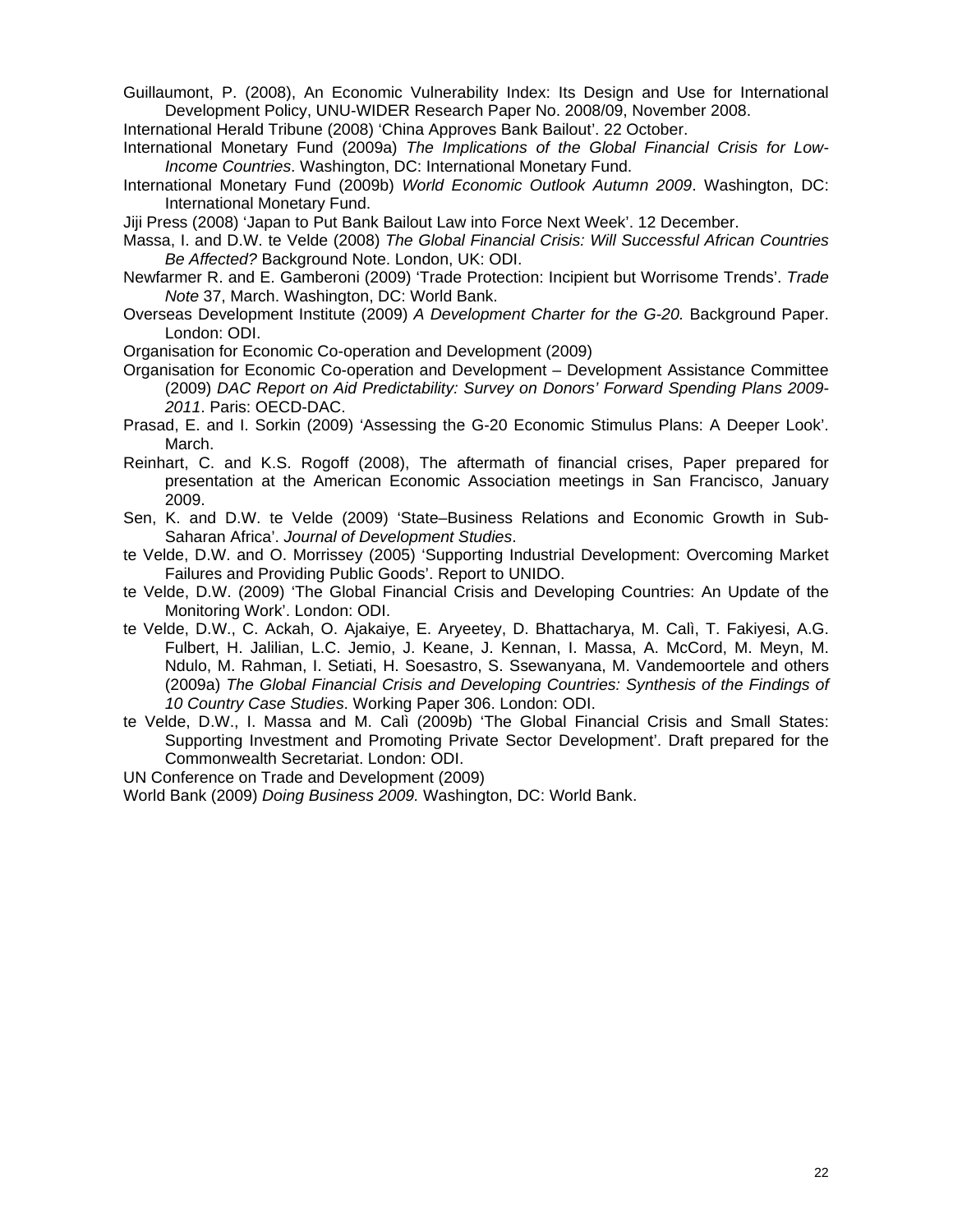| SSA imports (US\$ mn) into        | EU       | <b>IUS</b> | <b>Japan</b> |
|-----------------------------------|----------|------------|--------------|
| Jun-Aug 2009                      | 17,385   | 11.596     | 1873         |
| Jun-Aug 2008                      | 29,563   | 27,222     | 5333         |
|                                   |          |            |              |
| Year-on-year change (%) imports   | $-41.2%$ | $-57.4%$   | $-64.9%$     |
| Year-on-year change (%) exports   | $-23.5%$ | $-28.7%$   | $-39.2%$     |
| Change in trade balance (US\$ mn) | 6,440    | 14.131     | 2460         |

## **Appendix 1: Trade balance between Africa and rest of the world**

## **Appendix 2: Examples of regulatory reform in G-20 countries**

| $\overline{\mathsf{US}}$ | New Consumer Financial Protection Agency<br>$\bullet$                                                                                                                              |
|--------------------------|------------------------------------------------------------------------------------------------------------------------------------------------------------------------------------|
|                          | A council of regulators is charged with coordinating system-wide issues                                                                                                            |
|                          | The Fed is being given considerably more authority over all of the large financial                                                                                                 |
|                          | institutions                                                                                                                                                                       |
|                          | All financial institutions will face tougher capital requirements                                                                                                                  |
|                          | 'Say-on-pay', giving shareholders a vote on executive compensation in privately<br>traded companies                                                                                |
|                          | Strengthening Securities and Exchange Commission (SEC) authority over and<br>supervision of credit rating agencies                                                                 |
| $G-20$                   | Publish a blacklist of tax havens and announce sanctions<br>$\bullet$                                                                                                              |
|                          | New scrutiny of ratings agencies and lightly regulated hedge funds<br>$\bullet$                                                                                                    |
|                          | Sarkozy called for a 'global regulator' that could reach inside the US and other<br>large nations to deal with international financial firms                                       |
| EC                       | The EC's plan calls for the creation of a panel, the European Systemic Risk<br>$\bullet$                                                                                           |
|                          | Council, which would be headed by the president of the European Central Bank                                                                                                       |
|                          | (ECB) and include governors of the EU's 27 central banks. The panel would                                                                                                          |
|                          | monitor broad risks in the region's financial system and intervene if necessary                                                                                                    |
|                          | The EC's proposal would also strengthen national regulators' ability to coordinate<br>$\bullet$                                                                                    |
|                          | the regulation of banks, securities firms and insurance companies across the EU.                                                                                                   |
|                          | The Commission aims to have the rules in place next year                                                                                                                           |
|                          | Strengthening capital requirements<br>$\bullet$                                                                                                                                    |
| France                   | • Creation of a single regulator for banking, insurance and investment services under                                                                                              |
|                          | the auspices of the Banque de France                                                                                                                                               |
| Germany                  | Risk Limitation Act which, among other things, forces large investors to disclose<br>$\bullet$                                                                                     |
|                          | their intentions and the origins of their funds                                                                                                                                    |
|                          | A revision of the Foreign Trade Law, which gives the government the right to veto                                                                                                  |
|                          | FDI of more than 25% in a company if it violates public order or national security                                                                                                 |
|                          | Financial regulators have stepped up their cooperation with counterparts in other                                                                                                  |
| South Korea              | <b>EU</b> countries                                                                                                                                                                |
|                          | Modified the structure of the financial regulatory system in Korea, combined into<br>$\bullet$                                                                                     |
|                          | one body - the Financial Services Commission (FSC)                                                                                                                                 |
|                          | Capital Markets Consolidation Act, which took effect on 4 February 2009, has cut<br>$\bullet$                                                                                      |
|                          | the number of regulations and introduced a negative list covering the activities of<br>non-banking financial institutions, rather than requiring specific permissions for          |
|                          | each new activity                                                                                                                                                                  |
| UK                       |                                                                                                                                                                                    |
|                          | Business Plan for 2009/10, the Financial Services Authority (FSA) recognised that<br>$\bullet$<br>it should adopt a more intrusive and effective regulatory approach in the future |
|                          |                                                                                                                                                                                    |
|                          | Turner Report: Give the FSA more resources and devote them to acquiring more                                                                                                       |
|                          | staff with specialist prudential skills, carrying out more analysis, paying closer                                                                                                 |
|                          | attention to high-impact, large and complex financial institutions and intensifying                                                                                                |
|                          | the role the authority plays in bank balance sheet analysis and in the oversight of                                                                                                |
|                          | accounting judgments                                                                                                                                                               |

*Sources*: EIU (2009); Elliot (2009).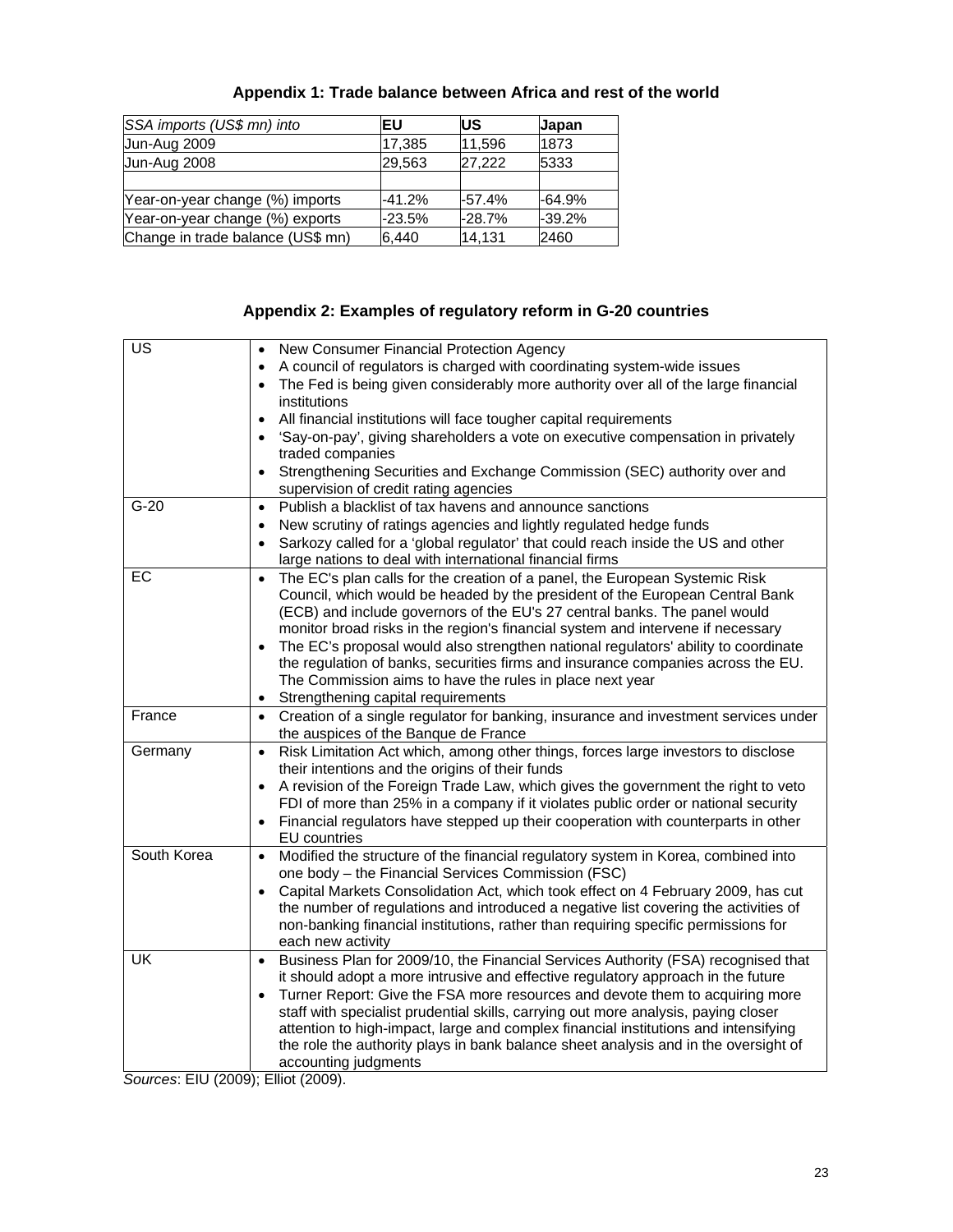## **Appendix 3: African policy responses – illustrative examples**

|            | Macroeconomic                                      | Long-term growth | <b>Social</b>                     | <b>Institutional</b>                |
|------------|----------------------------------------------------|------------------|-----------------------------------|-------------------------------------|
|            | management                                         |                  | programmes                        |                                     |
| <b>DRC</b> | Anti-cyclical measures trying                      |                  |                                   | The government                      |
|            | to stabilise the economy,                          |                  |                                   | has established                     |
|            | including cash-based                               |                  |                                   | an inter-ministry                   |
|            | budgeting, focusing                                |                  |                                   | commission, but it                  |
|            | spending on expenditures                           |                  |                                   | is not clear                        |
|            | that support domestic<br>demand and increasing the |                  |                                   | whether it is fully<br>operational. |
|            | Central Bank policy rate.                          |                  |                                   |                                     |
| Ghana      | Bank of Ghana cuts its                             |                  | Several                           |                                     |
|            |                                                    |                  | programmes in                     |                                     |
|            | prime rate further by                              |                  | relation to the                   |                                     |
|            | 50bps to 18% in                                    |                  | food and fuel                     |                                     |
|            | November 2009                                      |                  | crises, e.g.                      |                                     |
|            |                                                    |                  | Livelihood                        |                                     |
|            |                                                    |                  | Empowerment                       |                                     |
|            |                                                    |                  | <b>Against Poverty</b>            |                                     |
|            |                                                    |                  | (LEAP)                            |                                     |
|            |                                                    |                  | programme, which                  |                                     |
|            |                                                    |                  | was launched in<br>March 2008 and |                                     |
|            |                                                    |                  | reached 8000                      |                                     |
|            |                                                    |                  | households with                   |                                     |
|            |                                                    |                  | social grants by                  |                                     |
|            |                                                    |                  | the end of 2008.                  |                                     |
|            |                                                    |                  | During the food                   |                                     |
|            |                                                    |                  | crisis, LEAP was                  |                                     |
|            |                                                    |                  | used as an                        |                                     |
|            |                                                    |                  | emergency                         |                                     |
|            |                                                    |                  | programme with                    |                                     |
|            |                                                    |                  | an additional \$20                |                                     |
|            |                                                    |                  | million. The                      |                                     |
|            |                                                    |                  | government has<br>made a          |                                     |
|            |                                                    |                  | commitment in the                 |                                     |
|            |                                                    |                  | 2009 budget to                    |                                     |
|            |                                                    |                  | increase social                   |                                     |
|            |                                                    |                  | protection                        |                                     |
|            |                                                    |                  | expenditures by                   |                                     |
|            |                                                    |                  | increasing the                    |                                     |
|            |                                                    |                  | capitation grant;                 |                                     |
|            |                                                    |                  | extending                         |                                     |
|            |                                                    |                  | participation in the              |                                     |
|            |                                                    |                  | <b>National Health</b>            |                                     |
|            |                                                    |                  | Insurance<br>Scheme (NHIS);       |                                     |
|            |                                                    |                  | and continuing the                |                                     |
|            |                                                    |                  | school feeding                    |                                     |
|            |                                                    |                  | programme, as                     |                                     |
|            |                                                    |                  | well as extending                 |                                     |
|            |                                                    |                  | LEAP.                             |                                     |
| Kenya      | Central bank recently                              |                  | Financing of the                  | A taskforce has                     |
|            | lowered the cash ratio from                        |                  | food deficit and                  | been set up to                      |
|            | 6-5% and the Central Bank                          |                  | provision of food                 | look into ways of                   |
|            | rate from 9-8.25% in order to                      |                  | to vulnerable                     | cushioning                          |
|            | lower interest rates and                           |                  | populations has                   | Kenya's economy                     |
|            | enhance credit supply in the                       |                  | been prioritised                  | from the adverse                    |
|            | economy. Engaged in                                |                  | over other                        | effects of the                      |
|            | largest fiscal stimulus in                         |                  | planned social                    | crisis, comprised                   |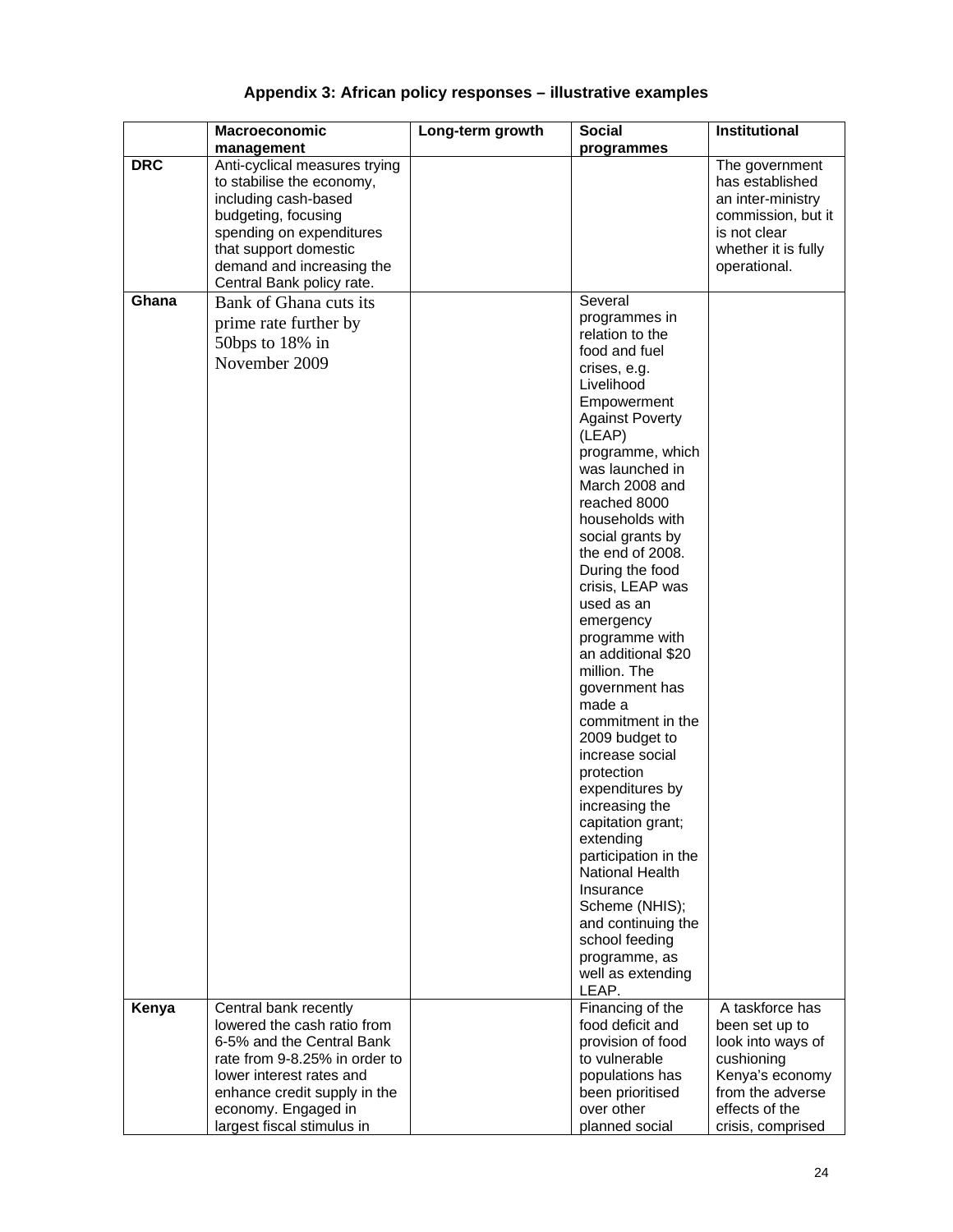|                  | history (24% increase in<br>public spending, \$11 billion).                                                                                                                                                                                                                                                                                                                                                                                                                            |                                                                                                                                                                     | sector<br>expenditure. 15%<br>of the budget<br>(KSh37 billion or<br>\$450 million) has<br>been diverted<br>from programmes<br>to fund imports to<br>alleviate food<br>shortage and<br>replenish stocks;<br>Ksh10 billion<br>(\$120 million)<br>allocated to<br>education has<br>been reallocated<br>to fund food<br>imports;<br>expenditure on<br>non-priority<br>employment and<br>development<br>projects is<br>suspended. | of officials of the<br>Ministry of<br>Finance and<br>Planning as well<br>as the Central<br>Bank.                                                                                                                                                                                                                                                                                                                                                                                                                                           |
|------------------|----------------------------------------------------------------------------------------------------------------------------------------------------------------------------------------------------------------------------------------------------------------------------------------------------------------------------------------------------------------------------------------------------------------------------------------------------------------------------------------|---------------------------------------------------------------------------------------------------------------------------------------------------------------------|------------------------------------------------------------------------------------------------------------------------------------------------------------------------------------------------------------------------------------------------------------------------------------------------------------------------------------------------------------------------------------------------------------------------------|--------------------------------------------------------------------------------------------------------------------------------------------------------------------------------------------------------------------------------------------------------------------------------------------------------------------------------------------------------------------------------------------------------------------------------------------------------------------------------------------------------------------------------------------|
| <b>Mauritius</b> | Expansionary fiscal and<br>monetary stance.<br>Used budget contingencies<br>of Rs1.8 billion ahead of the<br>recession and launched a<br>stimulus package worth<br>3.4% of GDP in May 2008.<br>Additional stimulus package<br>equivalent to about 3% of<br>GDP in December 2009.<br>The Bank of Mauritius<br>lowered interest rates and<br>increased liquidity in the<br>banking system.<br>The repo rate was reduced<br>by 250 basis points between<br>October 2008 and July<br>2009. | Improved project<br>implementation; the<br>largest public sector<br>investment<br>programme in<br>Mauritius using<br>frontloading of<br>infrastructure<br>spending. | Investment in<br>vulnerable<br>companies to<br>save jobs.                                                                                                                                                                                                                                                                                                                                                                    | The Prime<br>Minister set up<br>two ministerial<br>committees in<br>November. First, a<br>Committee on<br>Nurturing<br>Resilience,<br>headed by the<br><b>Prime Minister</b><br>and supported by<br>a Technical<br>Committee<br>chaired by the<br>Secretary to<br>Cabinet. The<br>second, a<br>Committee on<br>Human Capacity,<br>Solidarity and<br>Physical<br>Infrastructure, is<br>presided over by<br>the Vice Prime<br>Minister and<br>Minister of<br>Finance,<br>Technical<br>Committee<br>chaired by the<br>Financial<br>Secretary. |
| Nigeria          | Reduction in the monetary<br>policy rate (MPR) from<br>10.25-8.0% (July 2009);<br>reduction in cash reserve<br>requirement (from 4 to 1);<br>cutting liquidity ratio from 40-                                                                                                                                                                                                                                                                                                          | Large part of fiscal<br>stimulus to<br>infrastructure.                                                                                                              |                                                                                                                                                                                                                                                                                                                                                                                                                              | Presidential<br>Advisory Team on<br>capital market to<br>deliberate on<br>measures to<br>reverse the                                                                                                                                                                                                                                                                                                                                                                                                                                       |
|                  | 25%. Fiscal stimulus through                                                                                                                                                                                                                                                                                                                                                                                                                                                           |                                                                                                                                                                     |                                                                                                                                                                                                                                                                                                                                                                                                                              | declining trend in                                                                                                                                                                                                                                                                                                                                                                                                                                                                                                                         |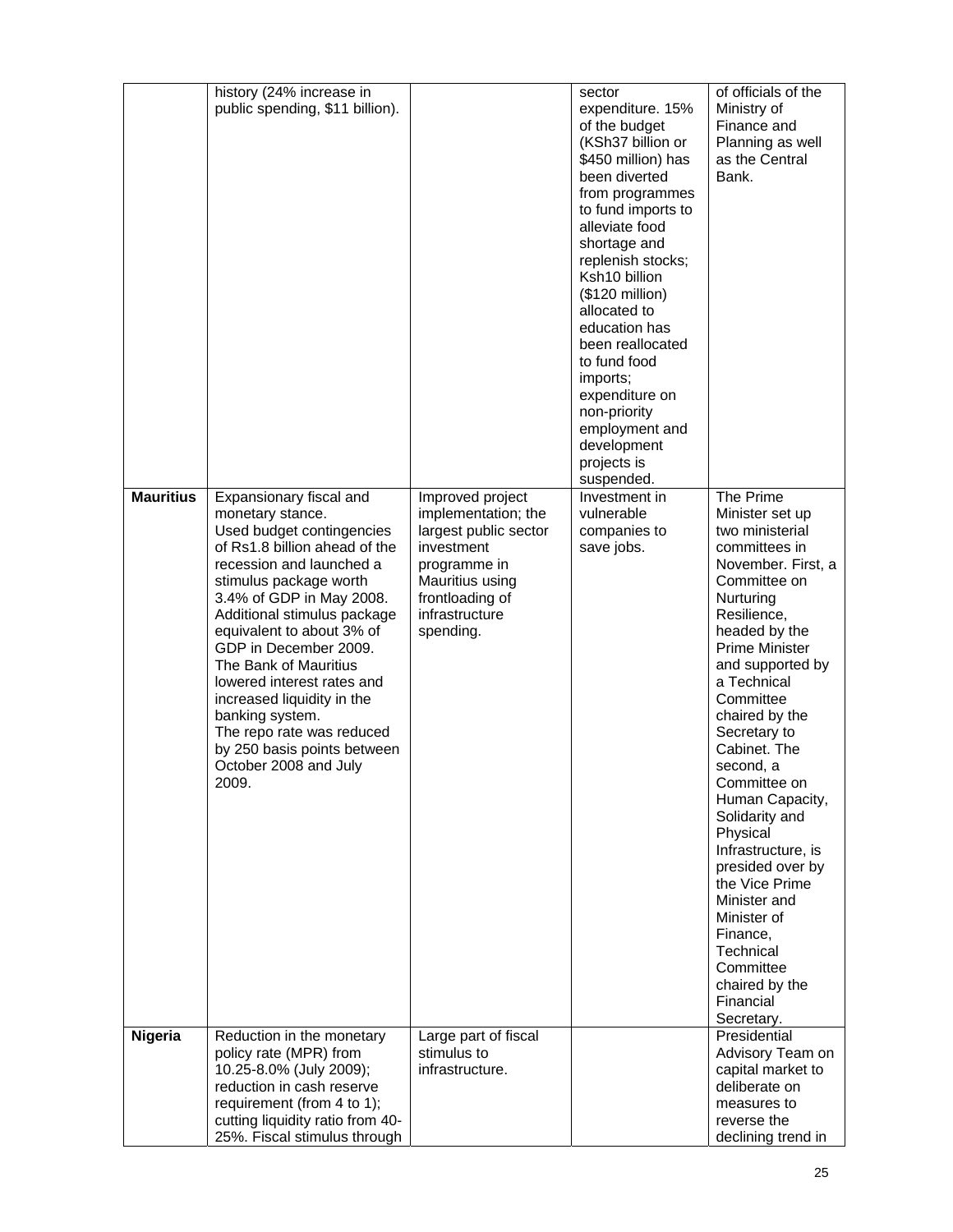|                                            | drawdown from oil savings<br>to augment monthly revenue<br>to three tiers of government<br>to mitigate the adverse<br>effect of substantially lower<br>current revenue receipts<br>(although slow in coming).                                                                                                                                                                                                                                                                                                                                 |                                                                                                                                                                                                                                                                                                                                                                                                                                                                                                                                                                                                                                                                                                                                                                                                                                                |                                                                                                       | Nigerian capital<br>market.<br>Presidential<br>Steering<br>Committee on<br>Economic Crisis.                                   |
|--------------------------------------------|-----------------------------------------------------------------------------------------------------------------------------------------------------------------------------------------------------------------------------------------------------------------------------------------------------------------------------------------------------------------------------------------------------------------------------------------------------------------------------------------------------------------------------------------------|------------------------------------------------------------------------------------------------------------------------------------------------------------------------------------------------------------------------------------------------------------------------------------------------------------------------------------------------------------------------------------------------------------------------------------------------------------------------------------------------------------------------------------------------------------------------------------------------------------------------------------------------------------------------------------------------------------------------------------------------------------------------------------------------------------------------------------------------|-------------------------------------------------------------------------------------------------------|-------------------------------------------------------------------------------------------------------------------------------|
| <b>South</b><br>Africa<br>(also<br>$G-20)$ | A 350 basis point reduction<br>in the repurchase rate.<br>Exchange rate appreciation<br>(short-term capital inflows).<br>October 2009 budget<br>announced exchange<br>controls liberalisation.                                                                                                                                                                                                                                                                                                                                                | According to National<br>Treasury estimates,<br>public sector<br>infrastructure<br>expenditure is<br>expected to average<br>9.7% of GDP over the<br>coming three fiscal<br>years, compared with<br>4.5% in the 2005/06<br>fiscal year. During the<br>current fiscal year,<br>total expenditure by<br>the SA National<br>Roads Agency Ltd<br>(SANRAL) is<br>estimated at R19.6<br>billion, compared with<br>R2.2 billion in<br>2005/06. A scaled-up<br>industrial policy action<br>plan is to focus on the<br>automotive,<br>chemicals, metal<br>fabrication, tourism,<br>clothing and textiles<br>sectors as well as<br>forestry. The stated<br>intention now is to<br>'rebuild local industrial<br>capacity and avoid<br>de-industrialisation'.<br>The Industrial<br>Development<br>Corporation (IDC) has<br>helped companies in<br>distress. | 500,000 job<br>opportunities' in<br>$2009 - \text{mainly}$<br>through a public<br>works<br>programme. | Task Force for a<br>unified response<br>initiated in<br>December 2008,<br>but still<br>considering<br>actions in May<br>2009. |
| Sudan                                      | Initial response of the<br>government to the global<br>crisis was slow and<br>apologetic, and almost<br>denied any possible<br>negative effects on the<br>economy. In May 2009, the<br>Ministry of Finance raised<br>VAT to 15% (from 10% in<br>2000 and 12% in 2006),<br>scaled up customs rates on<br>some imported goods and<br>increased indirect taxes on<br>luxury goods, cigarettes and<br>other products in 2009. The<br>Central Bank of the Sudan<br>has been more proactive,<br>announcing monetary policy<br>to reform the banking |                                                                                                                                                                                                                                                                                                                                                                                                                                                                                                                                                                                                                                                                                                                                                                                                                                                |                                                                                                       |                                                                                                                               |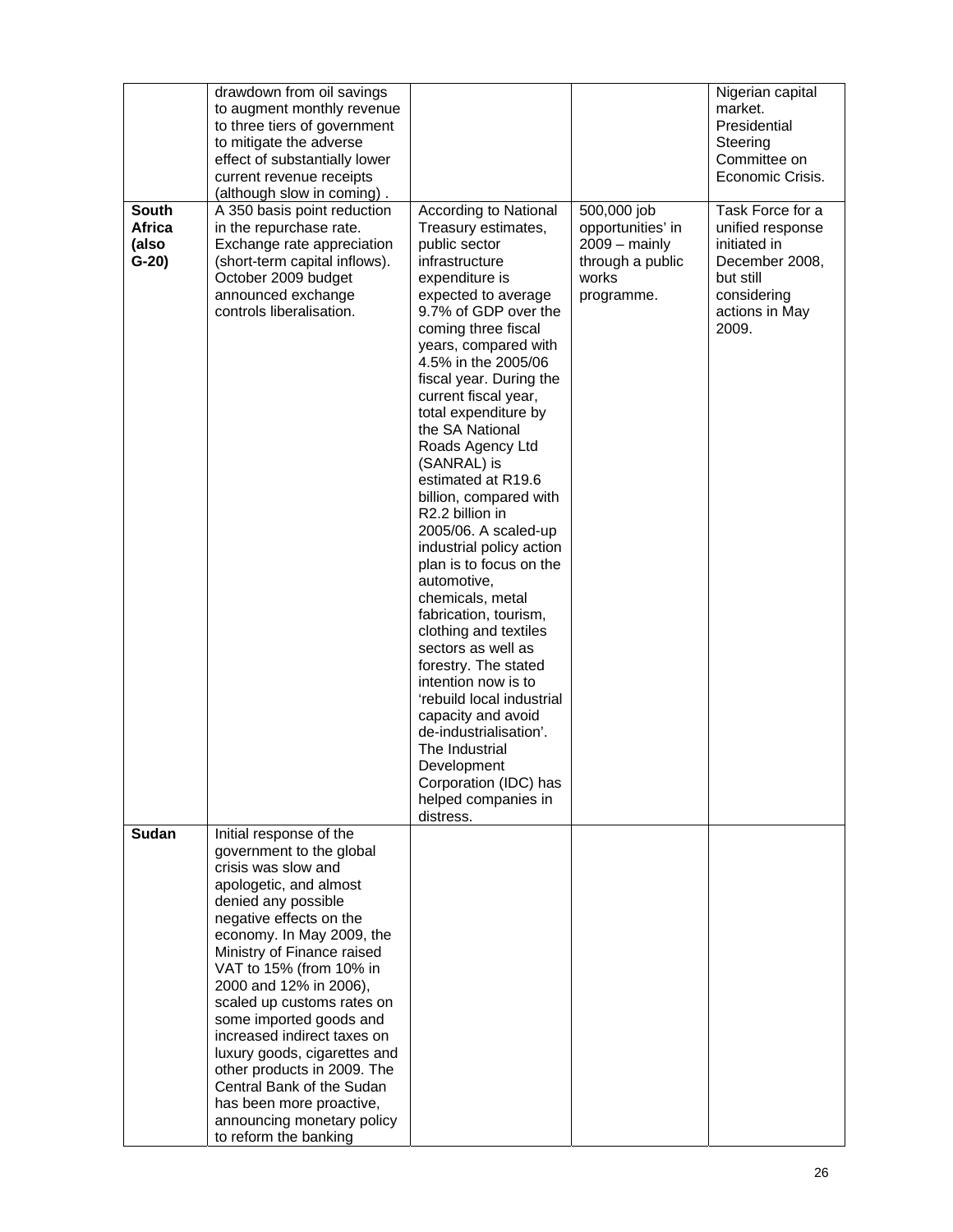|                 | system, improve banking<br>supervision, restructure and<br>raise banks' capital and deal<br>with the problem of the high<br>non-performing loan ratio (in                                                                                                                                                                                                                                                                                                                                                                  |                                                                                                                                                                                                                                                                                                                                                           |                                                                                                                                                                                                                                                                                       |  |
|-----------------|----------------------------------------------------------------------------------------------------------------------------------------------------------------------------------------------------------------------------------------------------------------------------------------------------------------------------------------------------------------------------------------------------------------------------------------------------------------------------------------------------------------------------|-----------------------------------------------------------------------------------------------------------------------------------------------------------------------------------------------------------------------------------------------------------------------------------------------------------------------------------------------------------|---------------------------------------------------------------------------------------------------------------------------------------------------------------------------------------------------------------------------------------------------------------------------------------|--|
| <b>Tanzania</b> | some banks reaching 26%).<br>Rescue package of \$1.23<br>billion (TZS1.7 trillion) in<br>2009/10 budget, with time-<br>bound support to the<br>banking sector.<br>Recapitalisation of the<br>Tanzania Investment Bank<br>(with plans for an agriculture<br>sector investment lending<br>window) and maintaining<br>fertiliser subsidy levels (to<br>offset tripled world market<br>prices). By August 2009,<br>some \$6.85 million (TZS21.9<br>billion) had been used to bail<br>out companies through loan<br>guarantees. | Hastened approach to<br>reduce supply- and<br>demand-side<br>constraints to<br>production, value<br>addition and export<br>trade. Priorities<br>include sustaining<br>investment in<br>infrastructure<br>development (roads,<br>irrigation) and farmer<br>income stabilisation<br>(via enabled<br>marketing<br>coops/companies).<br>Mining companies will |                                                                                                                                                                                                                                                                                       |  |
|                 |                                                                                                                                                                                                                                                                                                                                                                                                                                                                                                                            | also be granted a two-<br>year royalty leave.                                                                                                                                                                                                                                                                                                             |                                                                                                                                                                                                                                                                                       |  |
| Uganda          | After an increase in interest<br>rates to address inflation,<br>rates have recently been<br>lowered. An expansionary<br>fiscal policy response, which<br>started in FY2008/09,<br>remains in place, with<br>increased funding to<br>agriculture and energy.                                                                                                                                                                                                                                                                | Strengthening<br>regional trade through<br>infrastructure<br>development,<br>especially for those<br>routes with higher<br>potential; support to<br>the agriculture sector.<br>Questioning<br>openness.                                                                                                                                                   |                                                                                                                                                                                                                                                                                       |  |
| Zambia          | Tight fiscal and monetary<br>policies.                                                                                                                                                                                                                                                                                                                                                                                                                                                                                     |                                                                                                                                                                                                                                                                                                                                                           | The government<br>was considering<br>scaling up the<br>Social Cash<br><b>Transfer Scheme</b><br>as its major social<br>protection<br>strategy.<br>However, the<br>government is<br>planning to reduce<br>allocations to<br>social protection<br>in 2009 as a result<br>of the crisis. |  |

*Sources*: te Velde (2009); te Velde et al. (2009a).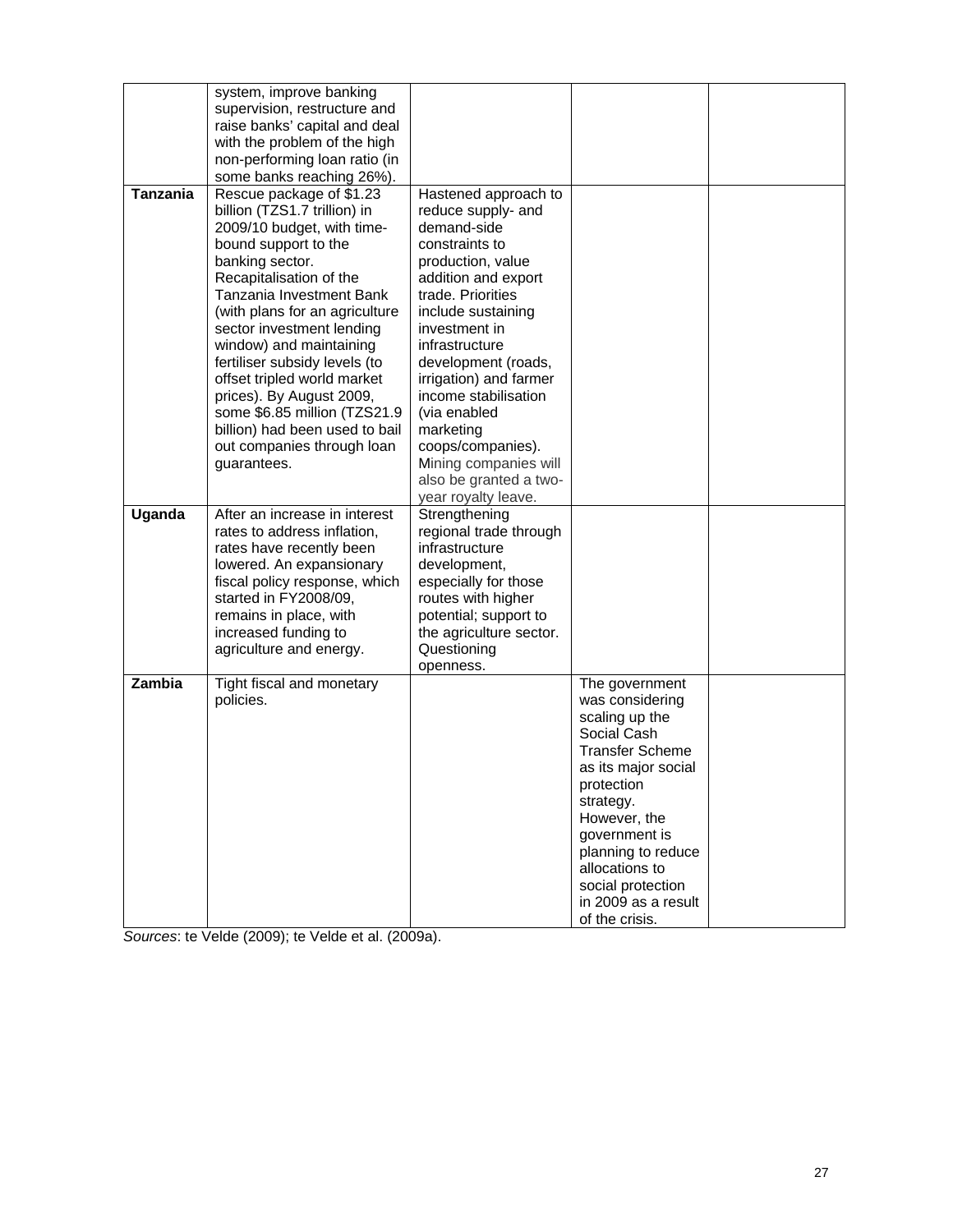## **Appendix 4: Transmission mechanisms, vulnerabilities and evidence so far for African World Trade Organization Least-developed Countries**

|                                  | Actual change (EU+US<br>imports) <sup>a</sup> | Projected change<br>(based on sector<br>effects) <sup>b</sup> | Projected change in<br>total exports (% of<br>GDP) <sup>c</sup> | Dependence (share in<br>GDP in 2007) <sup>d</sup> | Dependence (share in<br>GDP in 2007) <sup>e</sup> | FDI (annual changes<br>compared with year<br>before) | Portfolio flows                                                         | Cross-border lending                                   | Trade                                                                                         |
|----------------------------------|-----------------------------------------------|---------------------------------------------------------------|-----------------------------------------------------------------|---------------------------------------------------|---------------------------------------------------|------------------------------------------------------|-------------------------------------------------------------------------|--------------------------------------------------------|-----------------------------------------------------------------------------------------------|
| Angola                           | $-63%$                                        | $-48%$                                                        | $-17%$                                                          |                                                   |                                                   |                                                      |                                                                         | Not affected                                           |                                                                                               |
| Benin                            | $-32%$                                        | $-21%$                                                        | $-2%$                                                           | 4.1%                                              | 0.87%                                             | 26% drop in                                          | Share index                                                             | 52% drop                                               |                                                                                               |
|                                  |                                               |                                                               |                                                                 |                                                   |                                                   | 2008                                                 | declined from<br>August 2008<br>to 2009Q                                | between<br>March 2008<br>and March<br>2009             |                                                                                               |
| <b>Burkina Faso</b>              | $-17%$                                        | $-30%$                                                        |                                                                 | 0.7%                                              | 8.82%                                             |                                                      |                                                                         | 20% drop<br>between<br>March 2008<br>and March<br>2009 |                                                                                               |
| Burundi                          | 82%                                           | 49%                                                           | 2%                                                              | 0.001%                                            | 0.01%                                             |                                                      |                                                                         | 37% drop<br>between<br>March 2008<br>and March<br>2009 |                                                                                               |
| Central African<br>Republic      | $-14%$                                        | $-16%$                                                        |                                                                 |                                                   | 1.64%                                             |                                                      |                                                                         | 17% drop<br>between<br>March 2008<br>and March<br>2009 |                                                                                               |
| Chad                             | $-41%$                                        | $-54%$                                                        |                                                                 |                                                   | 8.27%                                             |                                                      |                                                                         | 25% drop<br>between<br>March 2008<br>and March<br>2009 |                                                                                               |
| Congo,<br>Democratic<br>Republic | $-71%$                                        | $-49%$                                                        |                                                                 |                                                   | 4.93%                                             |                                                      |                                                                         | 32% drop<br>between<br>March 2008<br>and March<br>2009 | Exports reduced<br>by about \$0.5<br>billion in 2008 and<br>by \$3.7 billion in<br>2009 (IMF) |
| Djibouti                         | $-46%$                                        | $-20%$                                                        | $-2%$                                                           | 3.4%                                              | 23.63%                                            |                                                      |                                                                         |                                                        |                                                                                               |
| Gambia                           | 58%                                           | $-16%$                                                        | $-3%$                                                           | 7.3%                                              | 9.84%                                             |                                                      |                                                                         | Not affected                                           |                                                                                               |
| Guinea                           | $-24%$                                        | 14%                                                           | 1%                                                              | 3.3%                                              | 2.59%                                             |                                                      |                                                                         | Not affected                                           |                                                                                               |
| Guinea-Bissau                    | 519%                                          | 2%                                                            | 0%                                                              | 8.1%                                              | 1.83%                                             |                                                      |                                                                         | Not affected                                           |                                                                                               |
| Lesotho                          | $-18%$                                        | $-19%$                                                        | $-5%$                                                           | 27.7%                                             | 6.83%                                             |                                                      |                                                                         | Not affected                                           |                                                                                               |
| Madagascar                       | $-16%$                                        | $-5%$                                                         | $-2%$                                                           | 0.2%                                              | 13.51%                                            |                                                      |                                                                         | Not affected                                           |                                                                                               |
| Malawi                           | 70%                                           | 14%                                                           | 1%                                                              | 0.0%                                              | 2.20%                                             |                                                      | Share index<br>fell by 15.5%<br>between<br>January and<br>February 2009 | 58% drop<br>between<br>March 2008<br>and March<br>2009 |                                                                                               |
| Maldives                         | $-20%$                                        | $-3%$                                                         | $-8%$                                                           | 0.3%                                              | 1.43%                                             | 15.5%<br>projected<br>drop in<br>2009                |                                                                         | Not<br>affected.                                       |                                                                                               |
| Mali                             | $-44%$                                        | 79%                                                           | 8%                                                              | 3.1%                                              | 5.25%                                             |                                                      |                                                                         | 22% drop<br>between<br>March 2008<br>and March<br>2009 |                                                                                               |
| Mauritania                       | $-67%$                                        | $-32%$                                                        |                                                                 | 0.1%                                              | 5.40%                                             |                                                      |                                                                         | 14% drop<br>between<br>March 2008<br>and March<br>2009 |                                                                                               |
| Mozambique                       | $-40%$                                        | $-32%$                                                        | $-6%$                                                           | 1.3%                                              | 5.07%                                             | Forecast<br>62% drop in<br>2009                      | Market<br>capitalisation<br>fell by 5%<br>over 2007/08                  | 14% drop<br>between<br>March 2008<br>and March<br>2009 |                                                                                               |
| Niger                            | $-14%$                                        | $-15%$                                                        | $-2%$                                                           | 1.9%                                              | 0.68%                                             |                                                      |                                                                         | 12% drop<br>between<br>March 2008<br>and March<br>2009 |                                                                                               |
| Rwanda                           | $-1%$                                         | $-18%$                                                        | $-1%$                                                           | 1.5%                                              | 2.39%                                             |                                                      |                                                                         | 12% drop<br>between                                    |                                                                                               |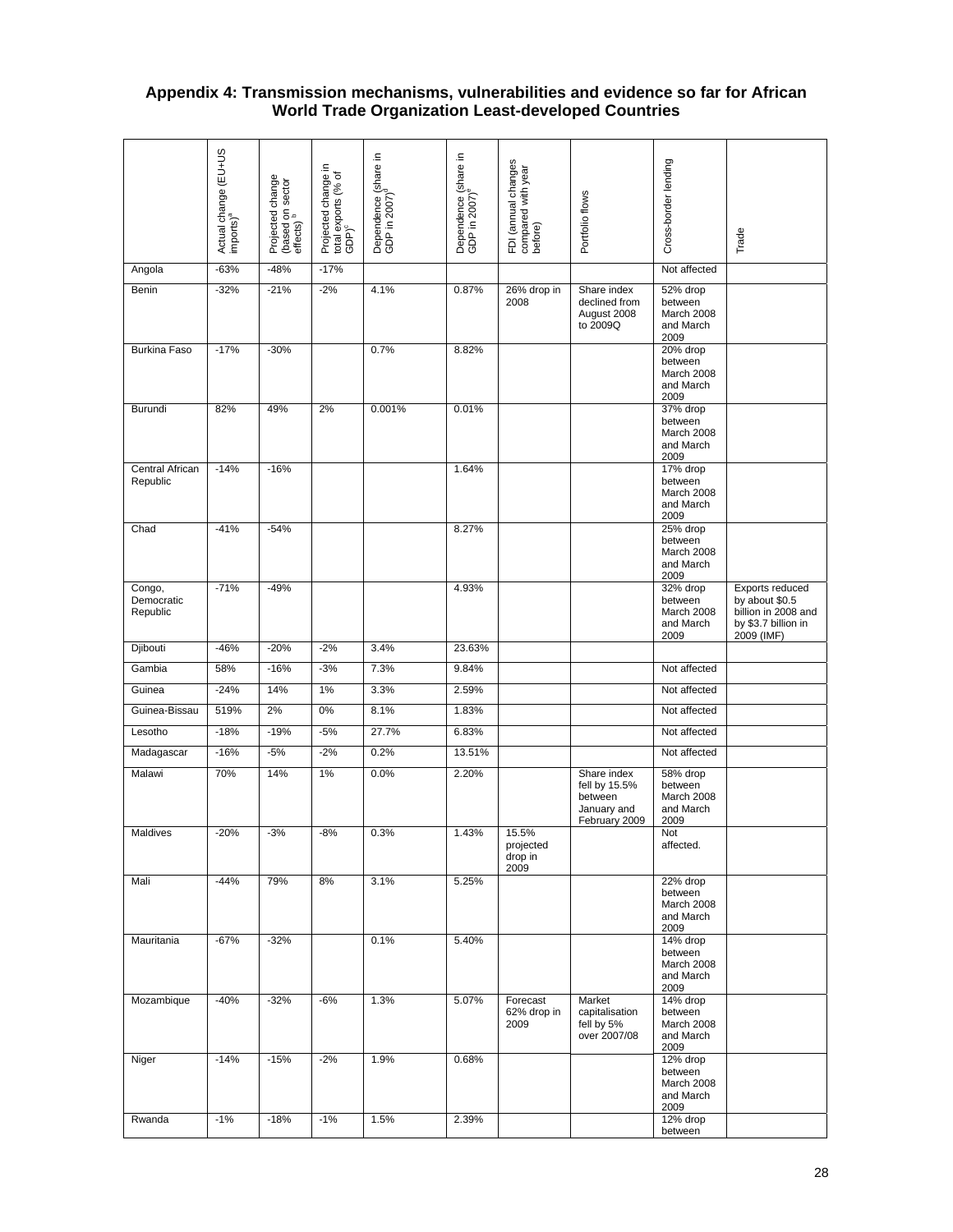|              |        |        |       |      |       |                                                                                                                                                                         |                                                                                                                                                                                                            | March 2008<br>and March<br>2009                           |                                                                                                                                                                                                                                        |
|--------------|--------|--------|-------|------|-------|-------------------------------------------------------------------------------------------------------------------------------------------------------------------------|------------------------------------------------------------------------------------------------------------------------------------------------------------------------------------------------------------|-----------------------------------------------------------|----------------------------------------------------------------------------------------------------------------------------------------------------------------------------------------------------------------------------------------|
| Senegal      | $-15%$ | $-24%$ | $-3%$ | 8.3% | 0.69% |                                                                                                                                                                         |                                                                                                                                                                                                            | 1% drop<br>between<br>March 2008<br>and March<br>2009     |                                                                                                                                                                                                                                        |
| Sierra Leone | $-18%$ | $-34%$ | $-3%$ | 8.9% | 3.79% |                                                                                                                                                                         |                                                                                                                                                                                                            | 13% drop<br>between<br>March 2008<br>and March<br>2009    |                                                                                                                                                                                                                                        |
| Tanzania     | $-15%$ | 26%    |       | 0.1% | 3.96% | \$250 mn<br>investment<br>in bio-fuel<br>production<br>scaled<br>down; \$165<br>mn nickel<br>project<br>halted;<br>plans to<br>build a \$3.5<br>bn smelter<br>postponed | Foreign<br>investors'<br>participation in<br>buying of<br>share of newly<br>listed<br>companies<br>slowed down;<br>\$500 mn bond<br>issuance plan<br>postponed in<br>2008                                  | 25% drop<br>between<br>March 2008<br>and March<br>2009    | Manufacturing<br>sector recorded<br>drop in export<br>revenue of about<br>50% by early<br>2009. Tourism<br>was affected by a<br>30-40% decline in<br>sales                                                                             |
| Togo         | 33%    | $-36%$ | $-5%$ | 9.2% | 2.68% |                                                                                                                                                                         |                                                                                                                                                                                                            | 2% drop<br>between<br>March 2008<br>and March<br>2009     |                                                                                                                                                                                                                                        |
| Uganda       | $-15%$ | $-4%$  | $-1%$ | 7.6% | 2.97% | 5.5%<br>decline in<br>2008/09                                                                                                                                           | Significant<br>drop in Q2<br>and Q3 of<br>2008; share<br>index lost 21%<br>over 2007/08                                                                                                                    | 34% decline<br>between<br>March 2008<br>and March<br>2009 | Uganda's exports<br>growth fell by<br>10.3% in<br>September 2008<br>compared with a<br>year earlier, with<br>sharp declines<br>continuing through<br>May 2009, with<br>only a slight<br>increase between<br>February and<br>March 2009 |
| Zambia       | $-59%$ | $-47%$ | $-8%$ | 0.5% | 8.73% | 29% drop in<br>2008                                                                                                                                                     | In 2008,<br>portfolio<br>inflows at their<br>lowest in Q4;<br>significant<br>portfolio<br>outflows in Q2<br>and Q3:<br>bonds total<br>value traded<br>declined.<br>Share index<br>lost 29% over<br>2007/08 | 19% drop<br>March 2008<br>and March<br>2009               | Total exports fell<br>by 37% from the<br>second half of<br>2008 to the first<br>half of 2009                                                                                                                                           |

*Notes*: a. Year-on-year percentage change of EU + US merchandise imports from the country for the period Apr-Jun 2009 (over Apr-Jun 2008); b. Projected year-on-year change in merchandise exports based on expected sectoral effects and sectoral composition of exports; c. Projected year-on-year change in total exports of goods and services; d. Share of remittance inflows in GDP in 2007, source: World Bank; e. Share of FDI inflows in GDP in 2007, source: UNCTAD's FDI on-line database.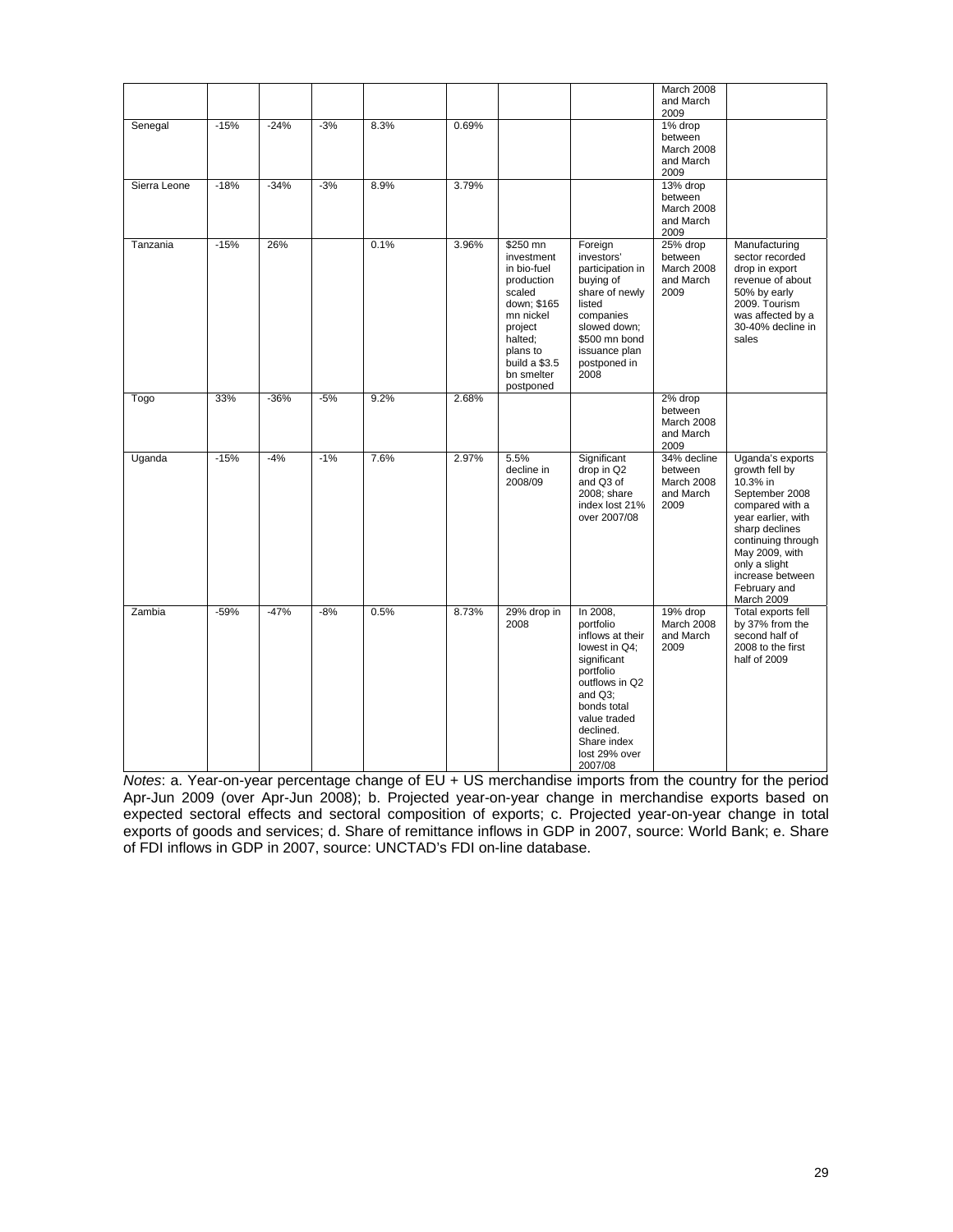#### **Appendix 5: 2009 real GDP growth forecasts in SSA (difference between IMF Oct 2009 forecasts and IMF Oct 2008 forecasts)**

| Angola<br>Seychelles<br>Equatorial Guinea<br>Madagascar<br>Gabon<br>Congo, Democratic<br>Lesotho<br>South Africa<br>Nigeria<br>Namibia<br>Congo, Republic of<br>Guinea<br>Mauritania<br>Senegal<br>Mauritius<br>Kenya<br>Sudan<br>Chad<br>Cape Verde<br>Tanzania<br>Cameroon<br>Gambia, The<br>Mozambique<br>Central African |
|------------------------------------------------------------------------------------------------------------------------------------------------------------------------------------------------------------------------------------------------------------------------------------------------------------------------------|
|                                                                                                                                                                                                                                                                                                                              |
|                                                                                                                                                                                                                                                                                                                              |
|                                                                                                                                                                                                                                                                                                                              |
|                                                                                                                                                                                                                                                                                                                              |
|                                                                                                                                                                                                                                                                                                                              |
|                                                                                                                                                                                                                                                                                                                              |
|                                                                                                                                                                                                                                                                                                                              |
|                                                                                                                                                                                                                                                                                                                              |
|                                                                                                                                                                                                                                                                                                                              |
|                                                                                                                                                                                                                                                                                                                              |
|                                                                                                                                                                                                                                                                                                                              |
|                                                                                                                                                                                                                                                                                                                              |
|                                                                                                                                                                                                                                                                                                                              |
|                                                                                                                                                                                                                                                                                                                              |
|                                                                                                                                                                                                                                                                                                                              |
|                                                                                                                                                                                                                                                                                                                              |
|                                                                                                                                                                                                                                                                                                                              |
|                                                                                                                                                                                                                                                                                                                              |
|                                                                                                                                                                                                                                                                                                                              |
|                                                                                                                                                                                                                                                                                                                              |
|                                                                                                                                                                                                                                                                                                                              |
|                                                                                                                                                                                                                                                                                                                              |
|                                                                                                                                                                                                                                                                                                                              |
|                                                                                                                                                                                                                                                                                                                              |
| Swaziland                                                                                                                                                                                                                                                                                                                    |
| Burkina Faso                                                                                                                                                                                                                                                                                                                 |
| São Tomé and Príncipe                                                                                                                                                                                                                                                                                                        |
| Malawi                                                                                                                                                                                                                                                                                                                       |
| Benin                                                                                                                                                                                                                                                                                                                        |
| Zambia                                                                                                                                                                                                                                                                                                                       |
| Sierra Leone                                                                                                                                                                                                                                                                                                                 |
| Djibouti                                                                                                                                                                                                                                                                                                                     |
| Eritrea                                                                                                                                                                                                                                                                                                                      |
| Burundi                                                                                                                                                                                                                                                                                                                      |
| Ghana                                                                                                                                                                                                                                                                                                                        |
| Guinea-Bissau                                                                                                                                                                                                                                                                                                                |
| Mali                                                                                                                                                                                                                                                                                                                         |
| Uganda                                                                                                                                                                                                                                                                                                                       |
| Togo                                                                                                                                                                                                                                                                                                                         |
| Côte d'Ivoire                                                                                                                                                                                                                                                                                                                |
| Comoros                                                                                                                                                                                                                                                                                                                      |
| Rwanda                                                                                                                                                                                                                                                                                                                       |
|                                                                                                                                                                                                                                                                                                                              |
| Ethiopia                                                                                                                                                                                                                                                                                                                     |
|                                                                                                                                                                                                                                                                                                                              |

*Source*: IMF.

 $\Gamma$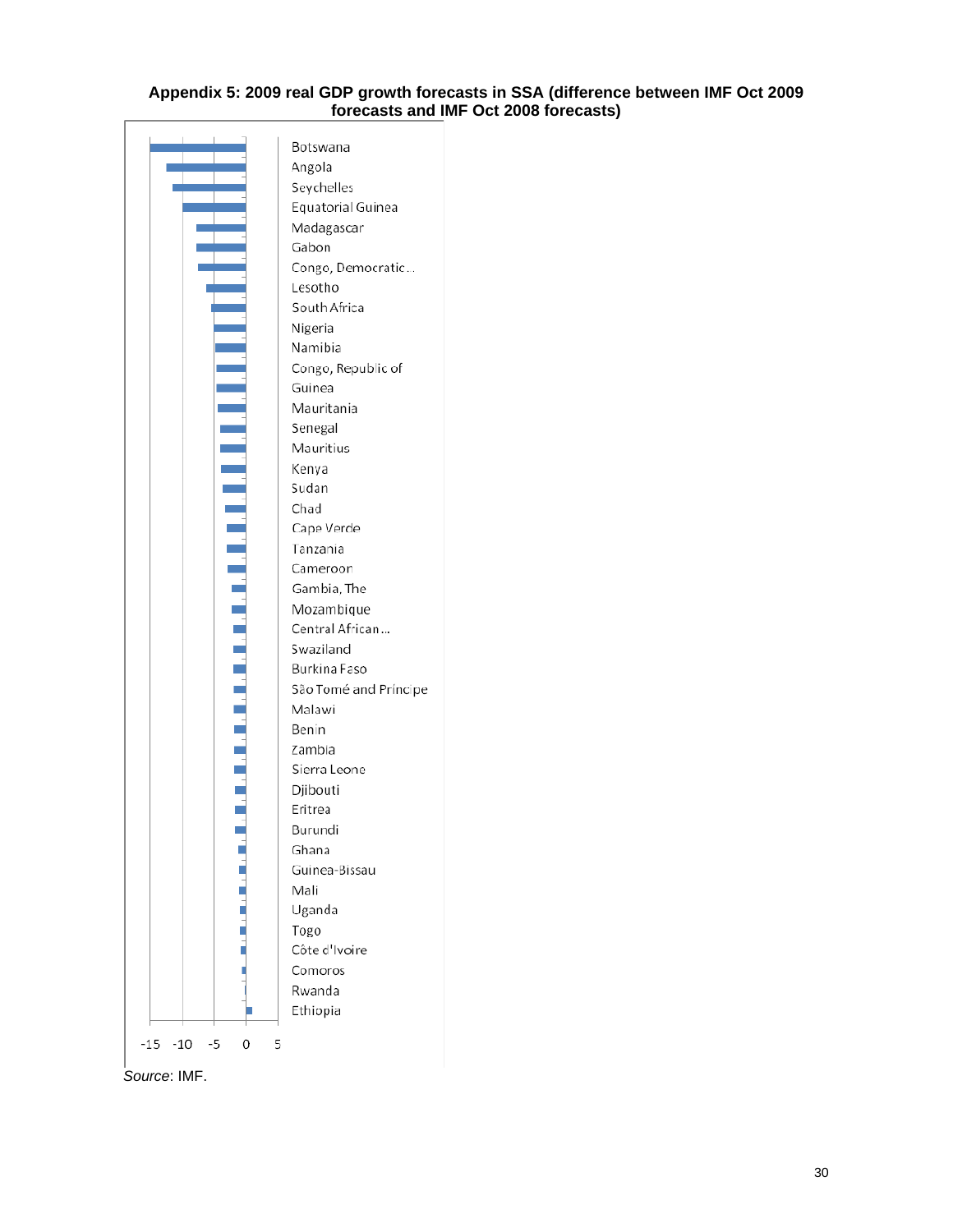

## **Appendix 5 continued: 2009 real GDP growth forecasts in World (difference between IMF Oct 2009 forecasts and IMF Oct 2008 forecasts)**